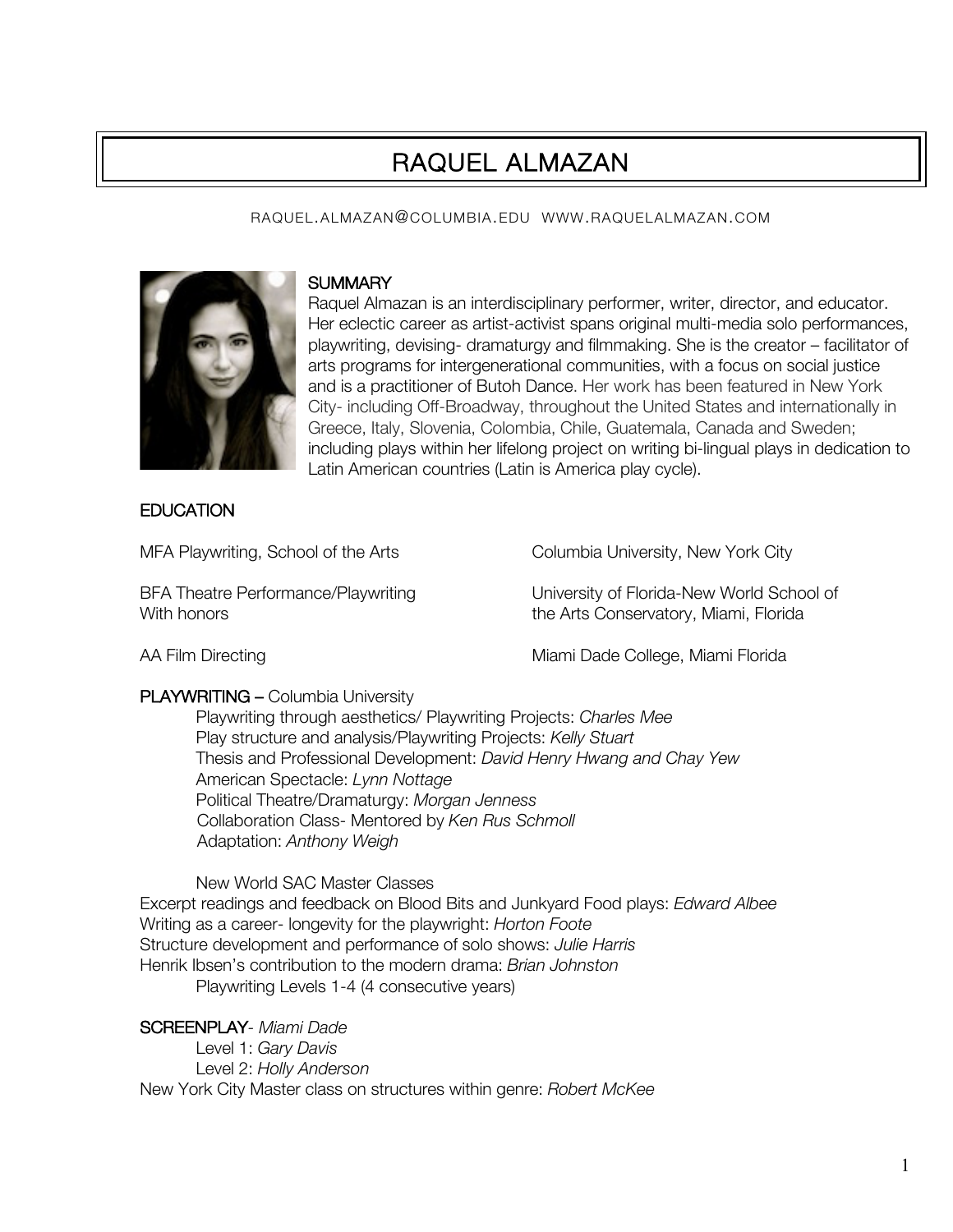#### TELEVISON WRITING- Columbia

Spec Script: *Jermone Hairston*  Original Pilots: Zakiyyah Alexander

### ACTING- New World SAC

Workshops: *David Mamet*, *Lee Michael Cohen, Susan Grace Cohen and Julie Harris* Method: *William Horn* Uda Hagan/Scene Study: *Patrice Bailey* Improvisation/Scene Study: *David Kwait* Classical texts and Chekov: *Jorge Guerra* Acting-Classical texts: *Heath Kelts* Shakespeare and Clowning: *Andrew Noble*

### SHAKESPEARE- additional training

*Adrian Noble* of the Royal Shakespeare Company, Columbia University *Peter Craze* New World and London East 5 School Ian Hersey of The Public Theatre Lab, New York City Master class *Andrew Goldberg*'s Shakespeare Gym, three consecutive years, New York City (King Lear, Macbeth, Measure for Measure, and numerous scenes/monologues)

TV/FILM ACTING: One on One Studios, Actors Alliance, The Network- New York City *Courses with over sixty NYC Casting Directors* television/film sides and commercial copy.

LABYRINTH THEATRE INTENSIVE- *Stephen Adly Guirgis*- writing new work, *Philip Seymour Hoffman* dramaturgy and performance in Our Town, *Maggie Flannigan* -scene study

### MOVEMENT – New World SAC

Laban, Grotowski, Puppetry, Mask: *Jorge Guerra* Biomechanics: *Matthais Scherwenikas* Butoh Dance:- *Helena Thevenot* Alexander Technique: *James Franz* Suzuki Technique: *Heath Kelts* and *Siti Company* Master class Experimental Theatre/Movement -*Octavio Campos of Pina Bausch Company*

Suzuki Technique: *Kameron Steele* of *Suzuki Company of Toga* New York City

Butoh Dance/Ritual Theatre: *Vangeline Theatre, Katsura Kan*, *Minako Seki, Leigh Evans, Helena Thevenot, Tetsuro Fakuhara, Yumiko Yoshioka, Hiroko and Koichi Tamano, Kudo Taketuru, Kota Yamazaki,*  Daiichiro Yuyama, *Mari Osnani, Atshushi Takenouchi*, *Dai Matsuoka, Tadashi Endo and Natalia Cuellar*

Nouveau Clown Movement Master class: *Jango Edwards* Brick Theatre New York City Clown Lab NYC: *Jef Johnson* 

### VOICE- New World SAC

Voice/Diction- several courses: *James Randolph*  Dialects-Cicely Berry technique:(British, Southern, Irish, etc: *Cynthia Caquelin-Capewell* Voice/Diction: *Patrice Bailey*

Singing: *Jane Seaman Kate Chadwick* NYC Coaching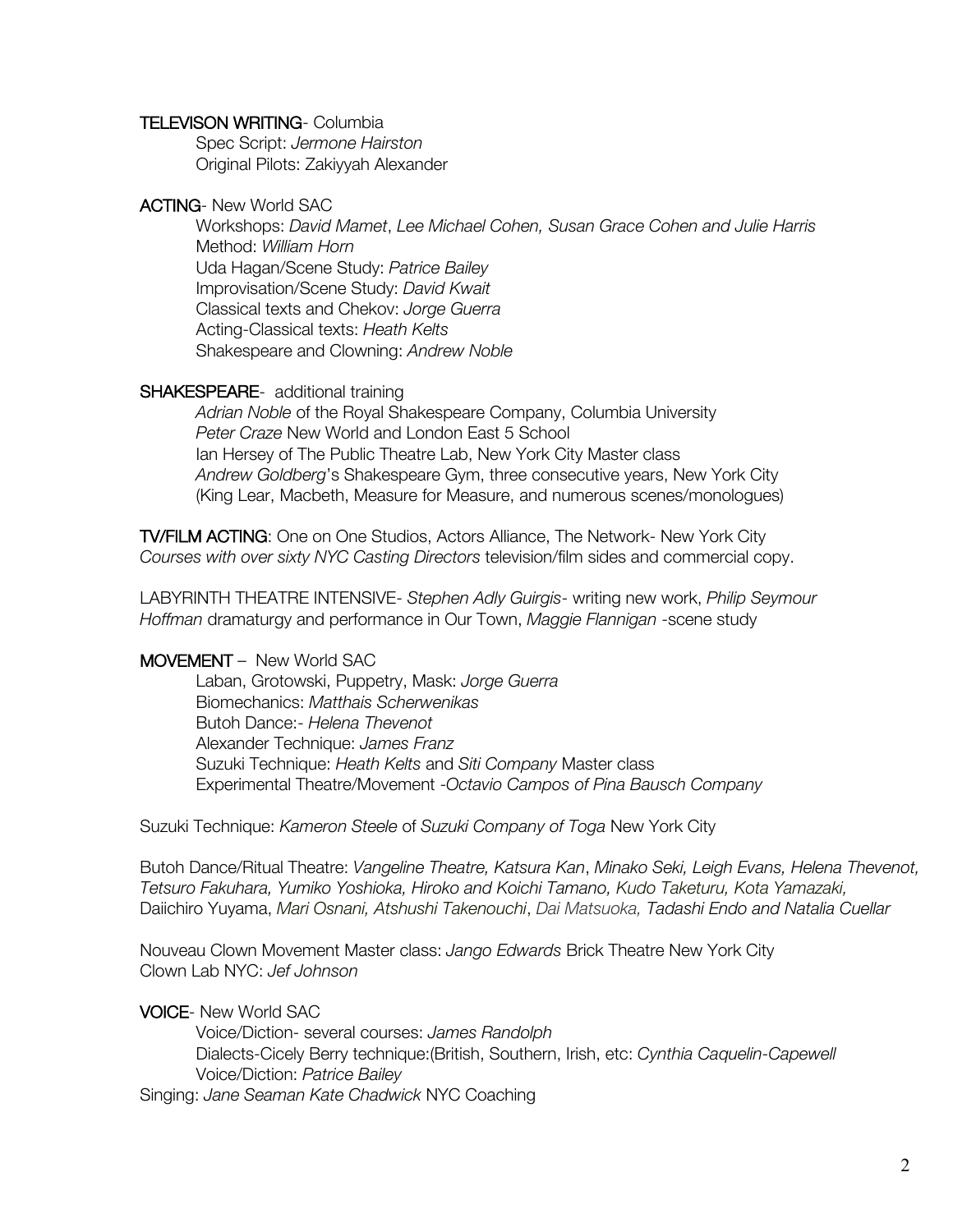Voice after Artaud and Grotowski: *Jean-Rene Toussaint*

DIRECTING- Columbia Visiting Directors: *Anne Bogart* Approaches on Directing: *Gregory Mosher* Master class: *Julie Taymor* New World SAC: Directing Stylistically: *Jorge Guerra* Miami Dade Film Directing/Film Theory: *Ece Karayalcin* Film Production- Camera-Lighting-Editing: *Holly Anderson* Film History: *Gary Davis*

### HISTORY/THEATRE THEORY- New World SAC

Theatre Theory: *Jorge Guerra* Political/Social Movements in Theatre: *Roberto Prestigiacomo* Theatre History: *Heath Kelts* Columbia: History and Theory of Theatre: Piia J. Mustamaki

### TECHNICAL- New World SAC

Stage Managing (Provoked Wife), Scenic Artist (Cherry Orchard) mentored by *Alexander Okun*, Lighting Design- (Wild Duck) Lighting Design: *Jeff Quinn* Stage Craft: *Paul Lancraft*

### AWARDS / GRANTS

Mayor's Office of Media and Entertainment (MOME) Award NYC Women's Fund New York Foundation of the Arts (NYFA), world premiere of La Paloma Prisoner.

The Map Fund Lead Artist Grant Recipient, La Paloma Prisoner.

NALAC National Association of Latino Arts and Cultures Grant, La Paloma Prisoner.

The Arch and Bruce Brown Foundation LGBTQ Playwriting Prize - 2<sup>nd</sup> place – La Paloma Prisoner.

Recipient of the Kennedy Center's Latinidad Playwriting Award for CAFE.

The Bret Adams and Paul Reisch Foundation Playwright Grant 2020 La Paloma Prisoner.

The Doris Duke Foundation Performing Artist Recovery Fund.

The Kilroys List of postponed 2020 productions written by women La Paloma Prisoner.

The Indie Theatre Fund Prize for Leaders of Color, Artistic Directorship of La Lucha Arts.

Arthur J. Harris Memorial Prize for Arts in Social Justice for development of La Paloma Prisoner and programming with incarcerated and formerly incarcerated women.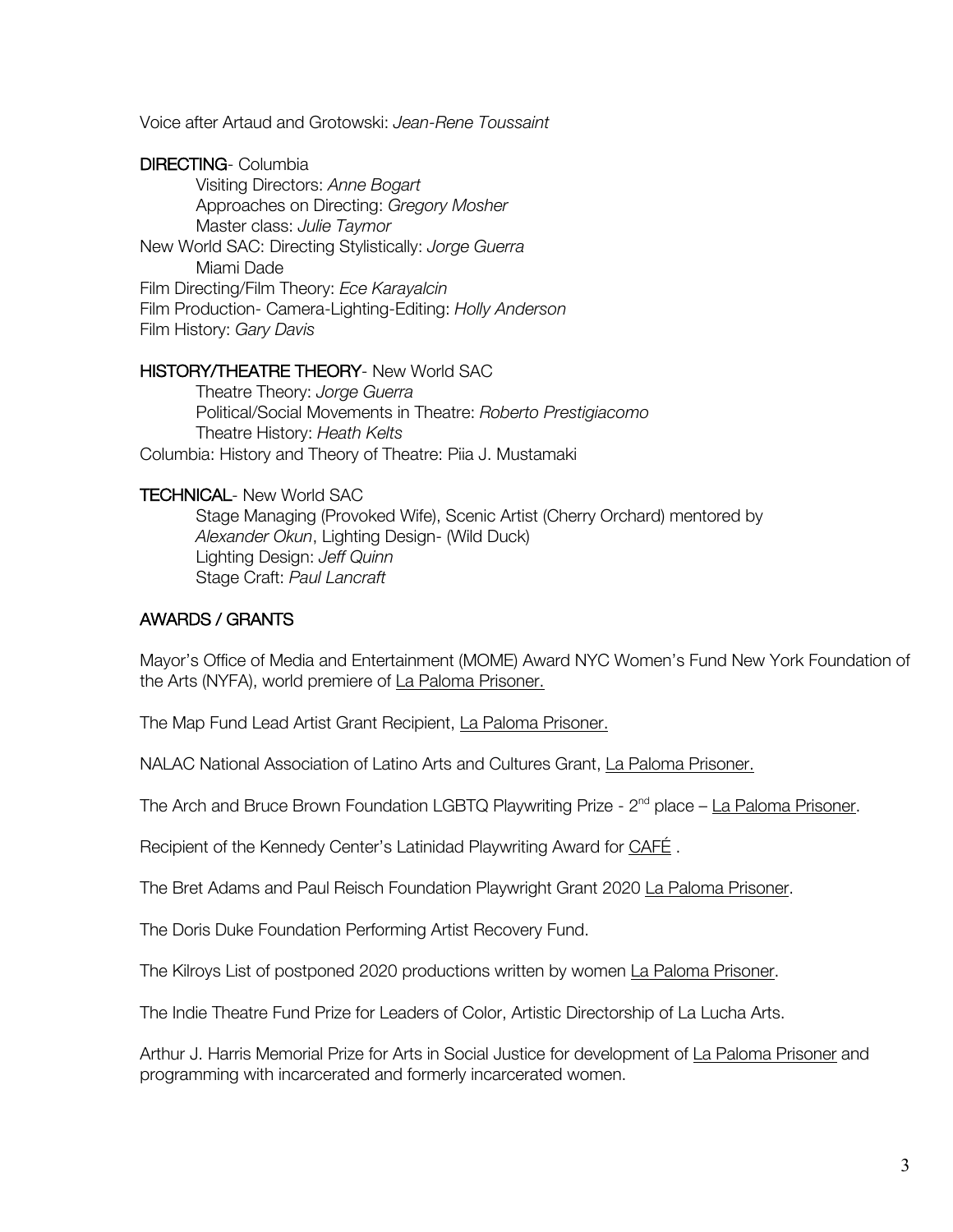Lower Manhattan Cultural Council Arts Grant for La Paloma Prisoner.

Foundation for Contemporary Arts- Emergency Grants LA NEGRA. and The Bridge Fund.

New Georges Audrey Resident artist, Does that Feel Good to you my Lark?: A Doll's House Adaptation.

BRIC Arts Residency for a workshop development of LA NEGRA.

Selected as a 2015-16 Core Apprentice Writer with the Playwrights Center with CAFÉ.

Awarded a Professional Development Residency with the Eugene O'Neill Center National Playwrights Conference.

New Georges, The Jam Resident artist to develop Goddesses Return to the Temple.

MAP Fund – Associate artist for Aliens Taco Truck Theatre Project.

Scratch Lab Development Residency with Hi- Arts for La Negra.

Critical Breaks Development Residency with Hi- Arts for La Paloma Prisoner.

Network of Ensemble Theatres Travel Grant for the Taco Truck Theatre Project.

Columbia University's Deans Travel Grant to participate at Tre Roma University Conference in Rome, Italy.

Recipient of the Kate Neal Kinley Fellowship in Playwriting for the Columbia University Masters Program for the play The Hopefulness or La Esperanza.

Recipient of the Deans Fellowship M.F.A. Playwriting Columbia University. Assistant to Charles Mee.

NALIP Travel Grant to attend the National Conference of Latin Independent Producers, where Death of the Doll short was screened.

Ford Foundation, Miami-Dade Cultural Affairs, The Cultural Affairs Council, Alternate, Roots. Joint grant for commission and staged reading of play Glossy Page Pimps (co-writer/performer) with Teo Castellanos.

The Fund for Creative Communities/New York State Council on the Arts Decentralization Program, The Manhattan Community Arts Fund, Public Service Award from the Department of Cultural Affairs for The Hopefulness.

Miami Artist Access Individual Travel Grant for She Wolves (writer/performer)

Miami Dade Department of Cultural Affairs Grant for Death of the Doll: A Stripper's Journey Through the Afterlife.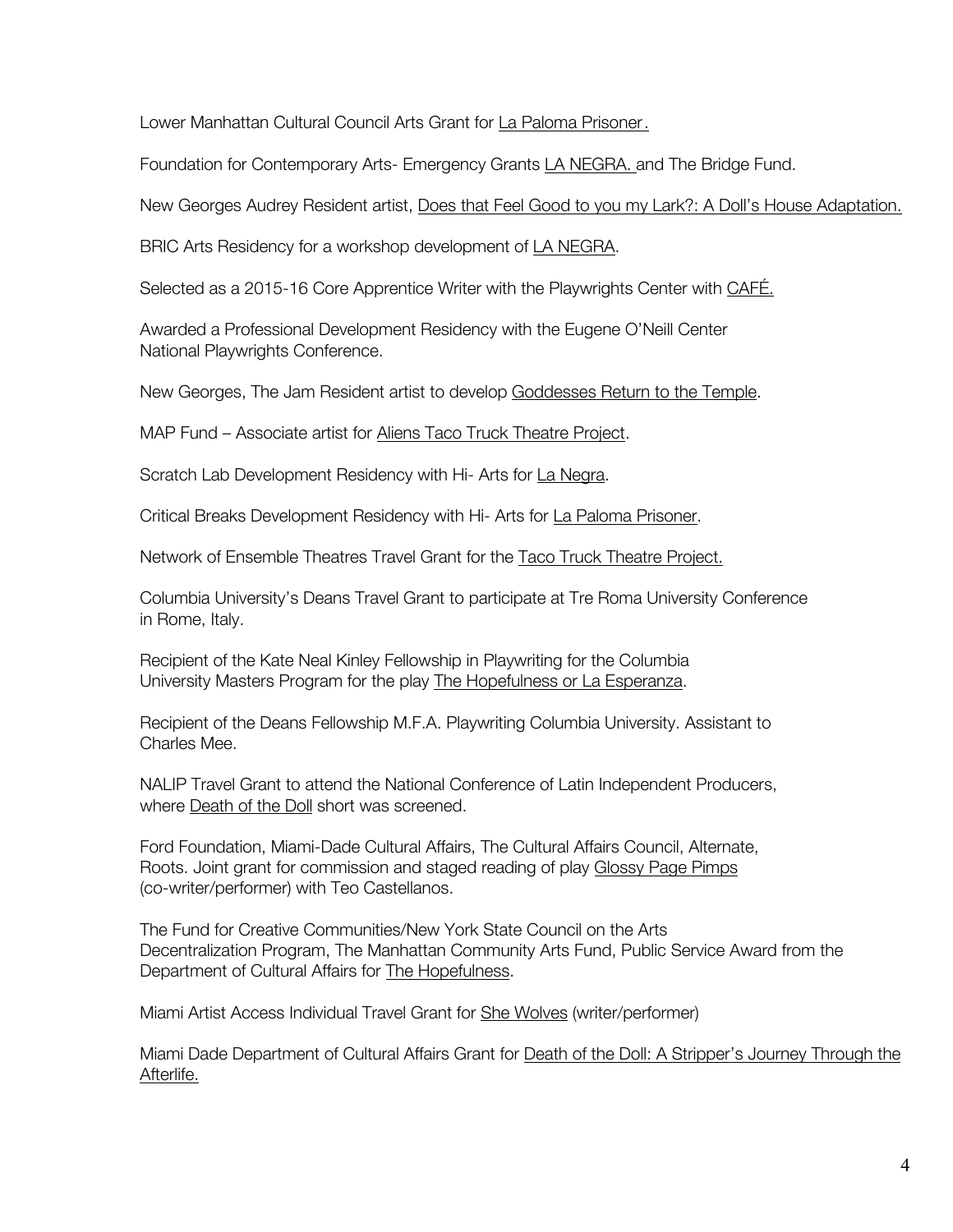Tropiculture Miami, and Florida Arts Grant for original run of She Wolves.

Miami Dade Cultural Affairs Community Grant for Artist Residency Development of She Wolves at Art South Homestead Center. Miami Dade Department of Cultural Affairs for multi-media dance theatre devised piece Anomie.

Nominated for the 2021annual \$50,000 United States Artist Award in the Innovative Theatre Artist Category writer/performer.

Finalist for the Artist as Activist Fellowship \$100,000, Bob Rauschenberg Foundation for the La Paloma Prisoner project.

Finalist The Playwrights Realm, Playwriting Fellowship with Does that Feel Good to you my Lark?: A Doll's House Adaptation.

Finalist for The Women's Project Writers Lab with CAFÉ.

Finalist for the Jerome Foundation Theatre Fellowship.

Finalist for The Playwrights Foundation Festival, LA NEGRA.

Finalist for the Episodic Lab Orchid Project, Television Pilot – CHUTUP!

Finalist for the Map Fund, La Paloma Prisoner.

Finalist for the Ten-Minute Actors Theatre of Louisville Human Festival with Dar a Luz.

Finalist for Terra Nova's Groundbreakers with La Paloma Prisoner.

Finalist for The National Black and Latino Theatre Conference with La Paloma Prisoner and The Hopefulness or La Esperanza.

Finalist for Zoetic Stage Finstrom Festival of New York with Does that Feel Good to you my Lark?: A Doll's House Adaptation.

Semi Finalist for The Princess Grace New Dramatist Playwriting Fellowship.

Semi Finalist for The Rhimes Unsung Voices Playwriting Commission.

Semi Finalist The Playwrights Realm, Playwriting Fellowship with CAFÉ

Semi Finalist P73 Playwriting Fellowship.

Semi Finalist Map Fund Grant with solo Porning the Planet writer/performer.

Semi Finalist New York Theatre Workshop 2050 Writing Fellowship.

Semi Finalist (2x) with CAFE for the Eugene O' Neill National Playwrights Conference.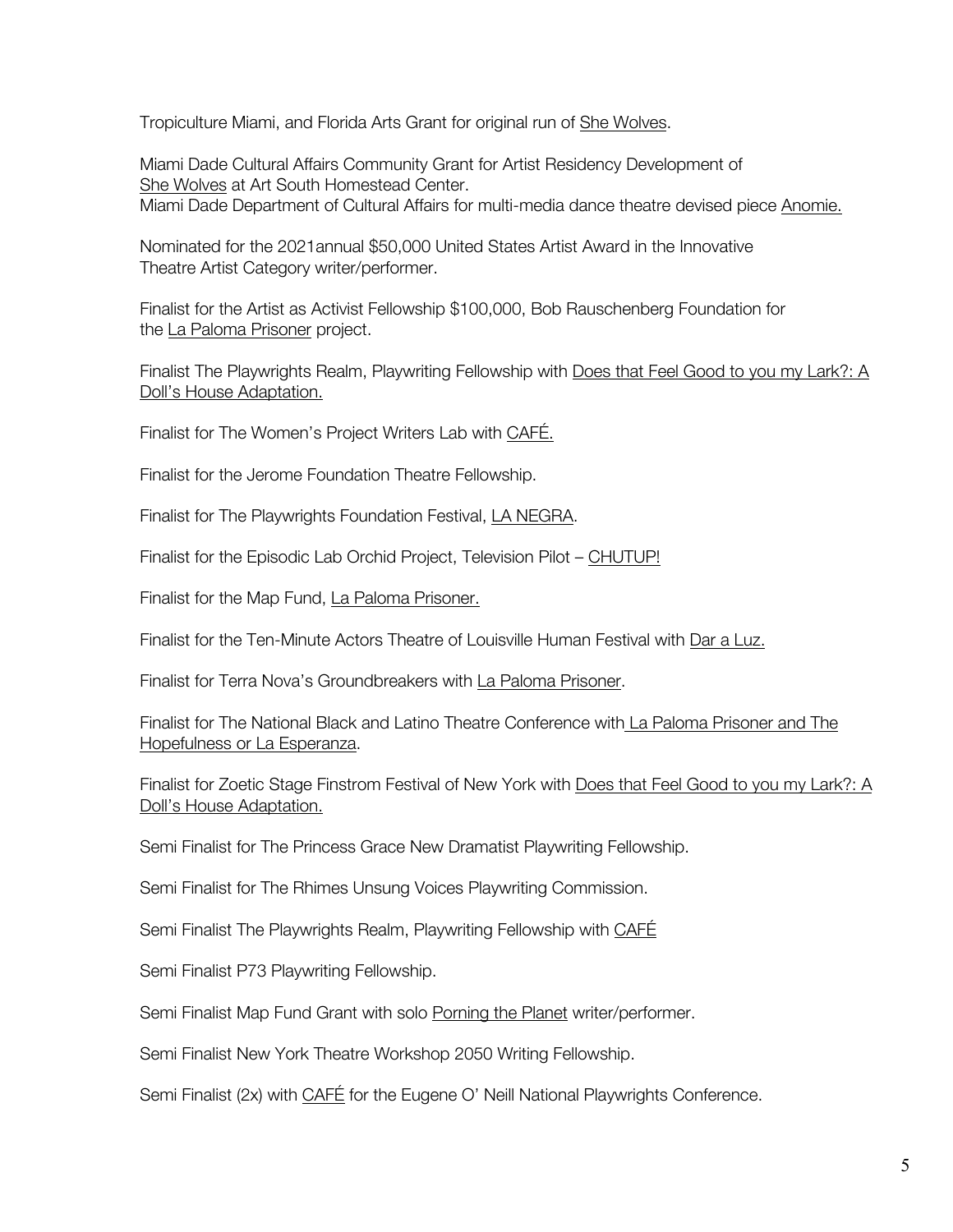Semi Finalist Creative Capital Grant, La Paloma Prisoner.

# ORIGINAL PLAYS- including performance

LA PALOMA PRISONER (production) prior scheduling New York Theatre Workshop, Next Door Series, original dates postponed due to Covid. New Dates TBA, directed by Estefania Fadul. Repertorio Espanol (2020 Spanish translation reading) directed by Estefania Fadul. (workshop) production at the Signature Theatre off-Broadway directed by *Charlotte Brathwaite* 2015) (Hi- Arts Critical Breaks Residency 2017,directed by Estefania Fadul) (Queensboro Correctional Facility and Green Hope Community Center via Impacted women staged reading series 2017, directed by Laura Gomez) (Tre Roma University, Rome Italy reading) (Women's Playwrights International Conference- Stockholm, Sweden) (The Lark Play Development Reading) (Labyrinth Theatre Intensive reading) (Staged Reading INTAR) (Performer as well in the La Mama Reading)

LA NEGRA (Reading- staged workshops) *Writer/Performer*, Lincoln Center staged reading with Classical Theatre of Harlem and (BRIC Arts residency excerpt presentation directed by Mei Ann Teo) 2019. Hi-Arts (Scratch Lab residency) Iati Theatre and Lone Star Reading, New York City. La Negra excerpt performance Columbia University-Shapiro Theatre.

PORNING THE PLANET De-Sensitization *of a Nation: solo show writer/performer Sensora* at Pangea World Theatre Minneapolis. Assistant directed by Charlotte Brathwaite. National Performance Network Touring Engagement 2015. Q & A with audiences, including a panel with sex workers who exchanged in dialogue with the themes of the production.

\*Excerpts (Bug Spin Brooklyn)

\*Full length production (Dixon Place, Dramaturgy by *Penny Arcade*) 2016

\*Excerpt performance (Theatre 80)

\*Excerpt performance (Theatre for the New City) New York Butoh Institute International Festival

DOES THAT FEEL GOOD TO YOU MY LARK? A Doll's House Adaptation, Selected for the reading series. Works in progress staged reading @ The Bushwick Starr. New Georges Audrey Resident Workshop presentation. Directed by Miranda Haymon.

DAR A LUZ (off Broadway) American Theatre of Actors NYC, New Theatre Miami One-Acts Festival and Aspen, Colorado w/Theatre Masters. \*2018 La Mama Experimental Theatre Club presents Days of Remembrance, series of events addressing the immigration crisis, promoting educational and healing efforts related to the U.S. incarceration of Japanese Americans and others and protecting civil liberties.

CAFE´ (workshop) Columbia University Shapiro Theatre. *Directed by Elena Araoz.* Performer of CAFÉ excerpts at The Kennedy Center with the KCACTF National Festival. Workshop with the Sol Project at Primary Stages directed by Melissa Crespo.

WATERMELON – The Capitol Plays (Reading) Off Broadway, The New Davenport, commissioned by Lone Star Theatre Company.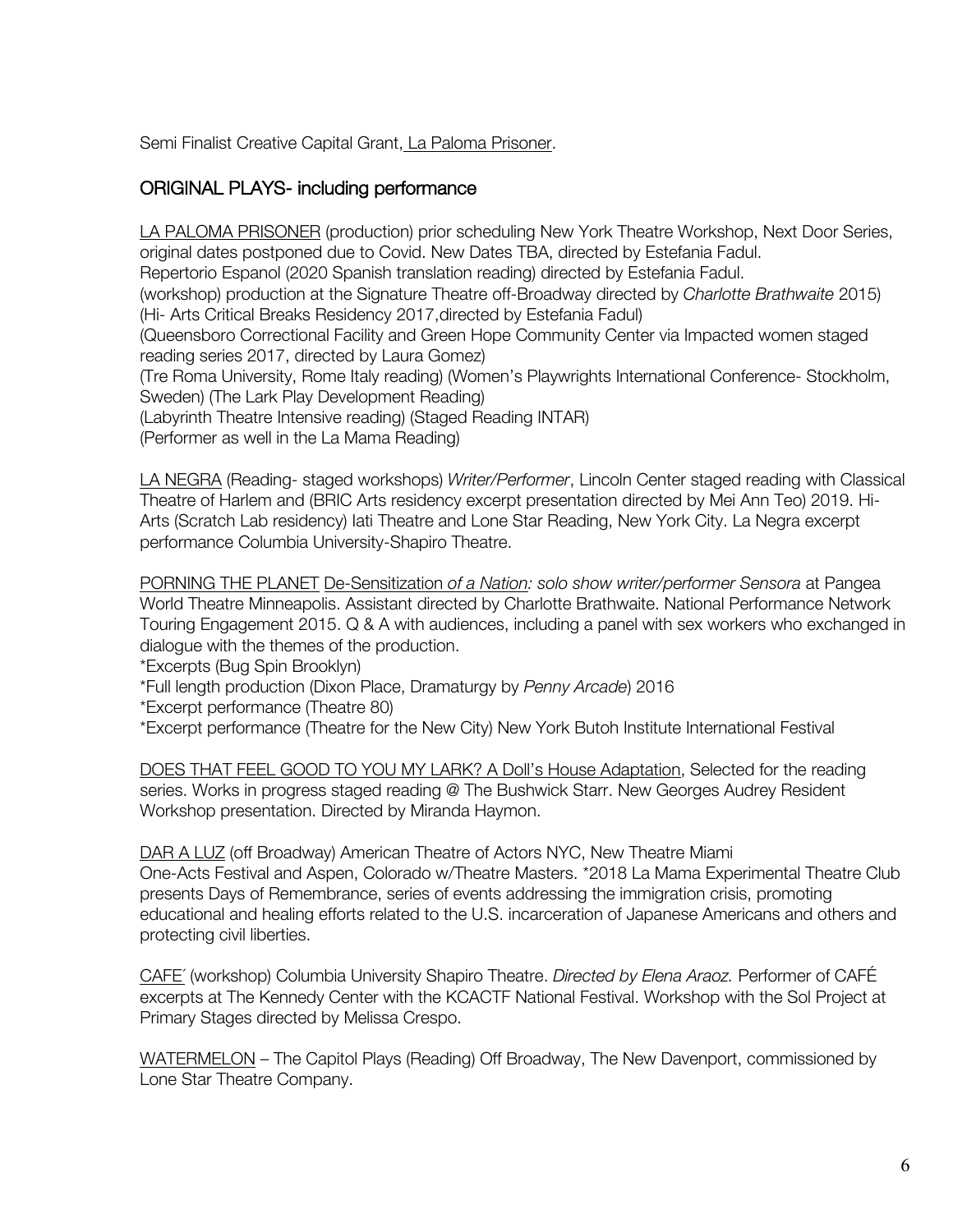LA MIGRA TACO TRUCK (one act- Off Broadway) Theatre Row NYC, New Theatre Miami One-Acts Festival 2012 and Aspen, Colorado w/Theatre Masters and 2017 Samaritan Road Productions, selection for Gun Plays Theatre Series @ The Station Theatre, IL.

EL ODIO DE UN PAIS, The Hate of a Country, Chelsea Factory, NYC, works in progress sharing with live musical score in collaboration with Sinuhe Padilla Pangea World Theatre, Minneapolis, staged reading of commissioned works in progress. Funded by the Jerome Foundation. (excerpt production) New Theatre Miami One-Acts Festival.

WHEN I CAME HOME Short play commission by Harlem9 for the 48 hours in the Bronx in collaboration with Pregones Theatre and off-Broadway PRTT venue. Writers responded to theme of music history in the Bronx. NYC

THE HOPEFULNESS (Off Broadway Reading) (Rising Circle Theatre Company at Theatre Row) (Writer/performer for Teatro Iati reading) (Danisarte Company, 4 Caminos Festival Workshop Performance)

CROSS ROADS: RE-FRAMING THE IMMIGRANT NARRATIVE: Commissioned by La Micro Theatre, devised bi lingual play with six Latinx immigrant actors and their experiences in the theatre field. Staged reading, presented at La Tea Theatre, NYC.

AFTERMATH (reading) Cherry Lane Theatre, #Pages4PuertoRico excerpt contributor to building a fulllength play titled AFTERMATH. Benefit reading, proceeds go to Puerto Rico hurricane relief.

THE HISPANICK ZONE (postponed production) Dramaturgical additions to the original text and restructuring of the play by Guillermo Reyes at Hostos Community College NYC, Edinburgh Fringe Festival International tour.

Playwright participant for Here to be Seen: Women and Justice- Seven Stories Inspired by women in the System, paired with formerly incarcerated women to create an original play for personnel in the criminal justice system. In association with the Brooklyn Kings County District Attorney's Re- Entry task force office. NYU- Poly Pfizer Auditorium. \*2016 for the Bayview Correctional Facility transformation to community center, Women's Building Block Party, collaboration with Mightee Shero Productions and The Novo Foundation, Chelsea. \*2018 Judson Arts reading with Poetic Theatre Productions, NYC.

LET'S EAT! One act- Columbia University-Shapiro Theatre

DEATH OF THE DOLL screenplay excerpts for staged reading Naked Angels Co. NYC

BETWEEN YOU, ME AND US Short play commission by Lone Star Theatre for New York Madness series, staged reading event. Writers responded to theme of Borders. NYC

ARMS short play commissioned by the Latino Theatre Commons 2016, The Clemente in the Flamboyan Theatre, NYC.

THE RIVER'S EDGE- one-act *Writer/Performer* Columbia University-Shapiro Theatre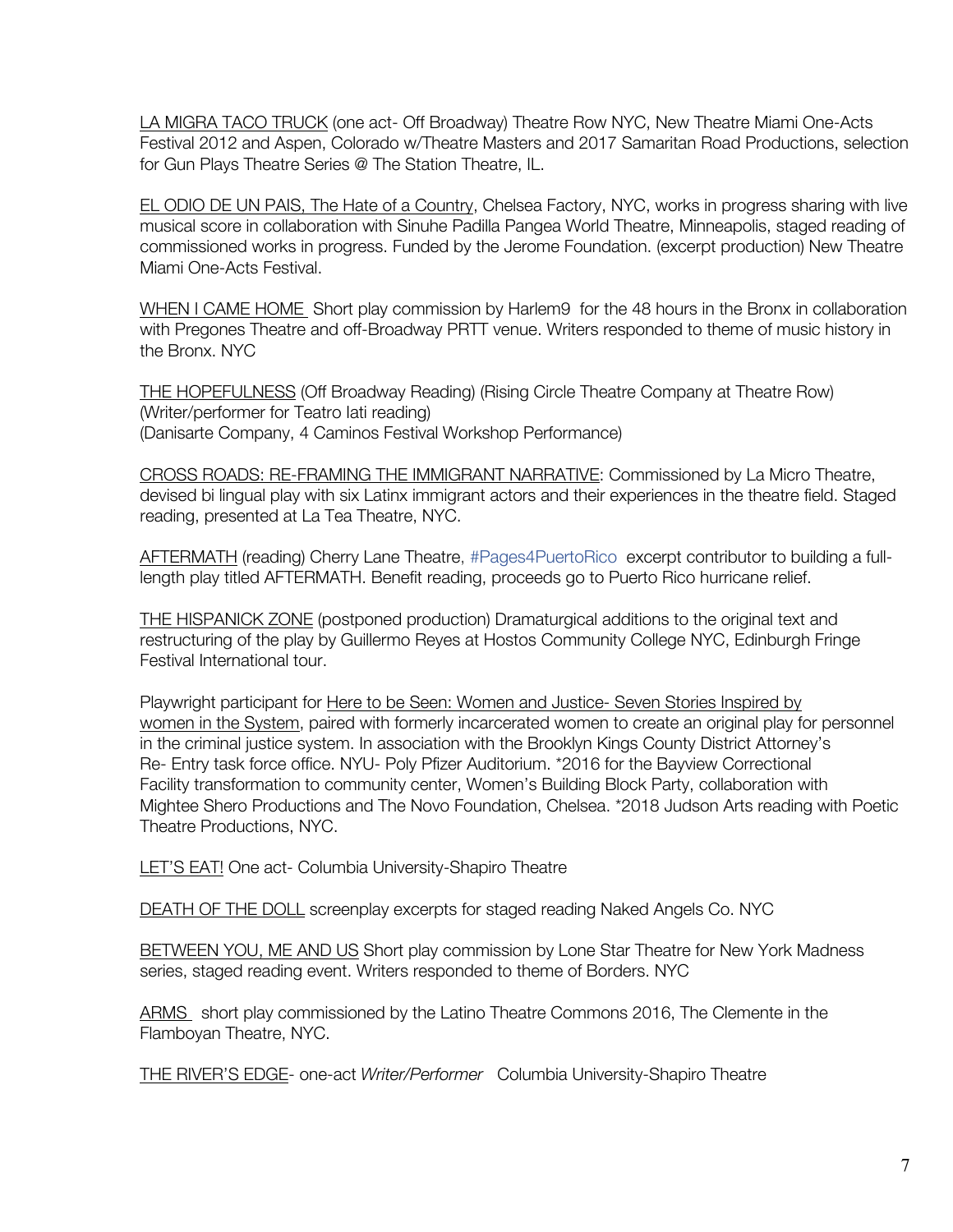GODDESSES RETURN TO THE TEMPLE commissioned to write a new short play for NEW YORK MADNESS, all female Latinx writers. Third part of Almazan's Sextrilogy. The Kraine Theater NYC

WHO'S SCHOOLING WHO? And THIS IS FOR SACRED PUSSY Short play commission by Poetic Theatre Productions for Love, redefined: Resist Festival, inspired by James Baldwin essays on education and Love, redefined: Reclaim, an adaptation of Angela Davis's piece, For Every Woman. NYC

UN-WELCOMED SAINTHOOD With Poetic Theatre Productions, commissioned to write a new play poem, for the event Love, Redefined: Resistance. NYC

THE FUTURE IS FEMALE Co-authored short play commission by Multi- Stages for THE FUTURE IS FEMALE Festival, celebrating the newly elected women of color in US government. NYC

**EL BUSCON** Short play commission about the Dominican Republic's connection to baseball (directed by Eddie Torres) written for The 7th Inning Stretch Festival at Mile Square Theatre. MST's signature showcase of plays about America's favorite pastime. NJ

REGRESAR New Theatre Miami One-Acts Festival

THE FESTIVAL OF LIGHTS one-act reading Rising Circle Company, Drama League

CHUT UP! The Kong Show –Iguana's Night Club, Stand up comedy. (Excerpt reading at INTAR)

SHE WOLVES: Women in Sex, Death and Re-birth (solo play & experimental films) *writer/performer* (see conferences and workshop sections for complete list of performances and activities)

- \* *P.S. 742, Artemis- Full-length run, Miami*
- \* Powers Studio Slam –Excerpts, Miami
- *\* Virgin Stripper* Excerpt Wild Seduction Gallery- voices of sex workers, Miami
- *\* C.E.O excerpt* Peace Protest Against the War, Miami
- *\* Excerpts* Art Basel-World's Largest Art Fair, Miami
- *\* Excerpt* Bowery Poetry Club-Monologue Slam and Nuyorican Poets Café, NYC
- *\** P. S. 122 Avant-Garde Arama- Virgin Stripper monologue, NYC
- \* Excerpts for Sexplosion at Galapagos: variety of female performance artists, NYC
- \* Rikers Prison: *Warrior excerpt* for female teenagers, empowerment event, NYC
- \* New York International Fringe Fest: Revised New Version, Full length run at Gene Frankel Theatre, NYC
- \* Lower East Side Festival- *Virgin Stripper excerpt*: Theatre for the New City, NYC
- \* Vangeline Theatre Cabaret: *Virgin Stripper excerpt*: Bowery Poetry Club, NYC
- *\* Virgin Stripper excerpt*: #metoo National Action Network Convention (2018)
- *\* Virgin Stripper excerpt*: #metoo The Gray Area: An interpretation (2018)
- *\* Virgin Stripper excerpt*: #metoo #HealMeToo Festival, IRT NYC (2019)

ALIVE DEAD BABY (Reading) Drama Book Store NYC) (New World Studio, Miami)

GLOSSY PAGE PIMP (Staged reading) Co- *Writer/Performer* Miami Light Project, Directed by Michael Garces.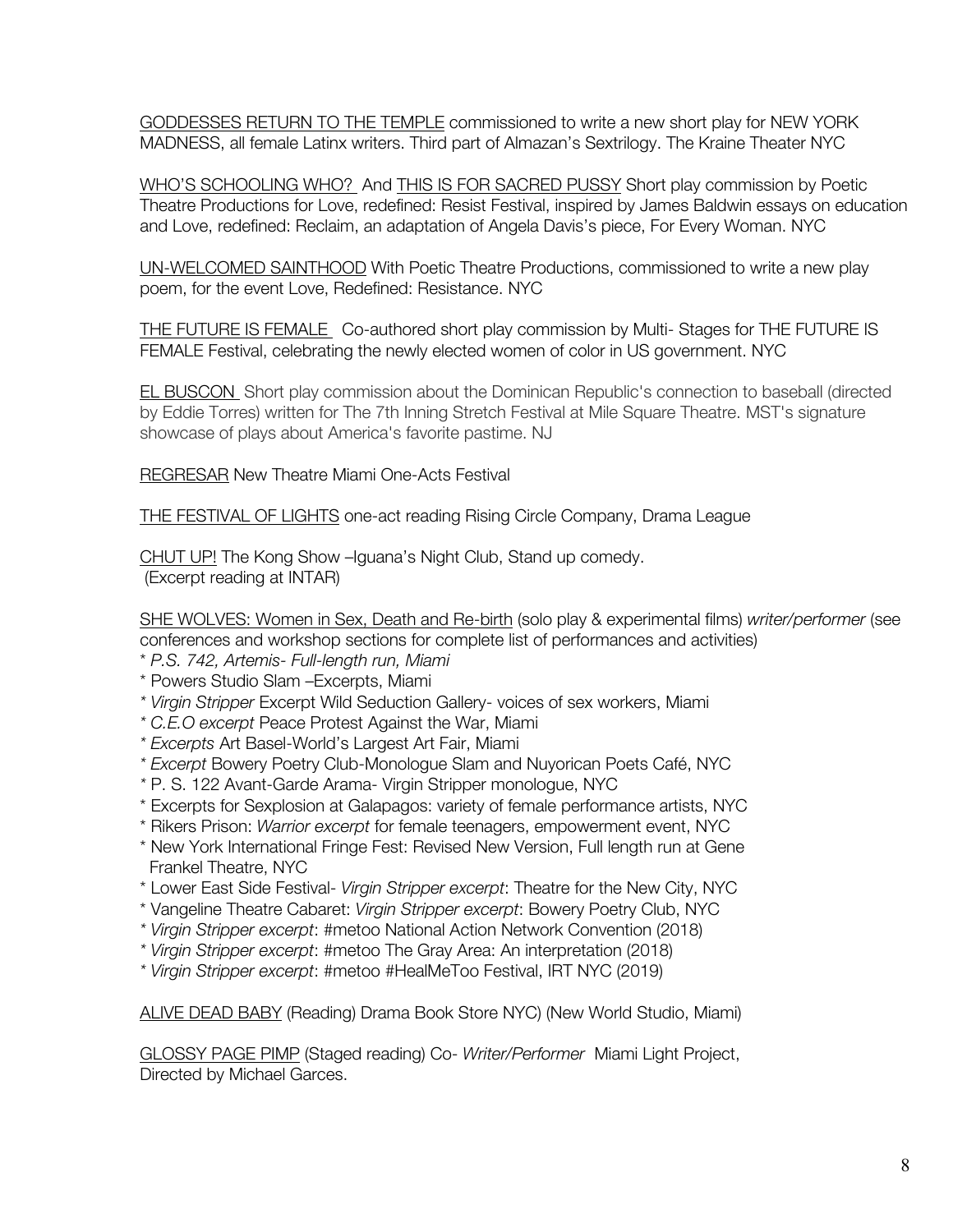DEATH OF THE DOLL solo play- New World Conservatory, Miami. 2<sup>nd</sup> version Death of the Doll: A Stripper's Journey Through the Afterlife at P.S. 742 in Miami, FL.

ANOMIE Multi-media devised dance theatre piece (dramaturg/performer as Earth) presented at P.S. 742, Miami, with Artemis Organization, Miami.

UR-FAUST: Dramaturg for Interdisciplinary adaptation of Faust. Louis O' Gerrits Theatre, New World Conservatory Miami Performed in touring version as Margaret, Hyterio Theatre, Athens Greece

THREE-BIT HOODS (reading) Third Street Black Box, Miami Fl.

JUNKYARD FOOD *New Plays Festival,* Louis O' Gerrits Theatre, New World Conservatory, Miami. Tarell Mc Craney as Henry.

BLOOD BITS (reading)*Writer/ Director* New World Conservatory, Miami.

BASTOS MONOLOGUE performed with amputee dancer Stephanie Bastos for Hillary Clinton's Women's Leadership Forum Town Hall meeting, Miami.

# OTHER COMPLETED PLAYS (One Acts- Shorts)

| EL CRIMEN DE COLIMA                            | <b>POR ESPANA</b>                     |
|------------------------------------------------|---------------------------------------|
| MADRE MI MADRE-HIJA MI HIJA                    | SWING HIGH-SWING LOW                  |
| <b>THIS LAND</b>                               | THE RULES                             |
| NOT SO LOST IN TRANSLATION                     | WHEN CAN I DIE SO I CAN START LIVING? |
| TOM AND MARTHA                                 | <b>DEAD END RACKET</b>                |
| POUNDING ON DEATH'S DOOR WITHOUT AN INVITATION |                                       |
| COME HOME FOR DINNER                           | <b>HOLDING SOIL</b>                   |

# FILM/TV - DIRECTING/WRITING/PRODUCING

WHITE ALLIGATOR- Directorial Feature Film Debut. Mockumentary on racism in the entertainment industry. http://www.whitealligatorthemovie.com/

Screenings: (International Puerto Rican Heritage Film Festival) (Golden Door International Film Festival) (Art of Brooklyn Film Festival), (San Francisco Latino Film Festival) (International Bled Film Festival Slovenia \*Winner Best Actress for WA lead actress)

DEATH OF THE DOLL (Short Film. Produced under Almazan's production company La Lucha Arts ) – Writer, Actor, Director, Producer.

Screened: (1st Annual Boyle Heights Latina Independent Film Extravaganza, Los Angeles, selection by *Josefina Lopez* of Real Women Have Curves)

(Screenplay participated in The National Association of Latin Independent Producers, NALIP- Writers Lab) (Screened at the NALIP- national conference)

(\*Voted 1<sup>st</sup> place at the New York International Latino Film Festival (NYILFF) Latino Pitch Session) (NYC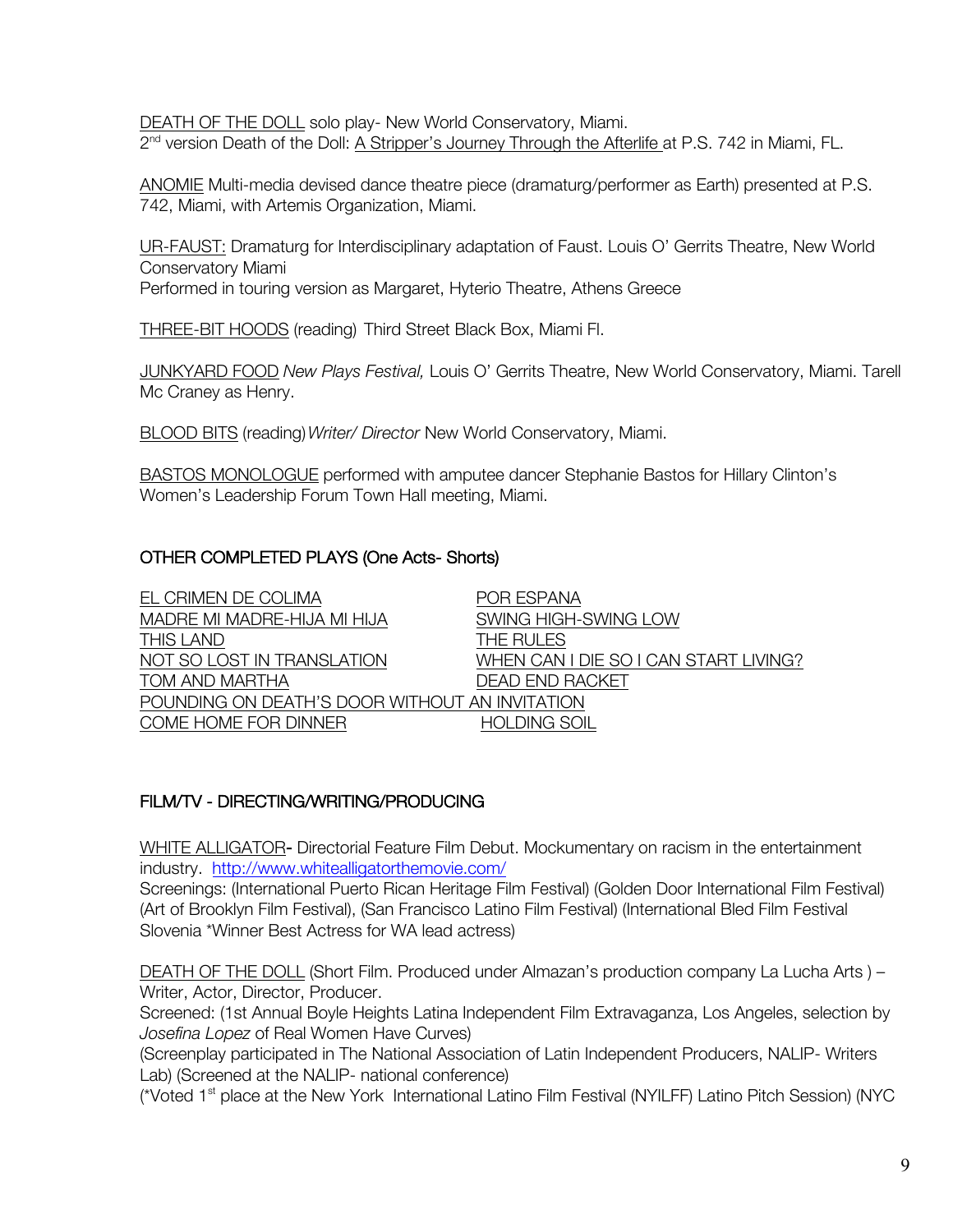Film Counseling Series Program Selected Participant)

CHUTUP! – Based on the life, art and activism of Raquel Almazan. Original Television Pilot.

LO QUE PASO – Director of Lo Que Paso short film (text by Mariana Enriquez) - Cinematic Reading Series Escena Sur, reimagining short stories. Short term stream produced by La Micro Theatre.

SMITHSONIAN SHORTS - Producer and Content Director through City Lore org. for a series of short 2 min documentaries addressing the United Nations sustainability goals. Commissioned by The Smithsonian Museum. Four films awarded top 10 awards in Teens Dream international competition. https://www.youtube.com/playlist?list=PL4slyQodoIv3AtQt8qH1U9Hn5v5LTG9qm

BEHIND THE FLAVORS OF NEW YORK - Producer and Content Director through City Lore org. for this short documentary that explores the intersection of personal immigrant narratives and food culture, as well as the response of small businesses during the Covid pandemic. https://youtu.be/G4gmxAFtvso

SWEET HOME CHINATOWN? - Producer and Content Director through City Lore org. for this short documentary depicting modern day Chinatown in New York City. Through interviews with art activists such as Chinatown Art Brigade, and residents from the Chinatown community. https://youtu.be/sEJfsUyYo60

WE WILL NOT BE TAMED – Producer and Content Director through City Lore org. for this short documentary addressing female genital mutilation through teenager Jibeh Fatty's original story. https://www.youtube.com/watch?v=Lco2U7uLGiY

PRIDE STORIES- Life Jacket Theatre partnered with the Queer Detainee Empowerment Project to support LGBTQIA+ immigrants share their urgent stories with a series of short docs. Storytelling Coaches: Raquel Almazan & Drew Drake. Video: Jeremy Kotin. Support: Alliance of Resident Theatres/New York - Funds for Anti-Oppression Work. http://www.lifejackettheatre.org/pride

THE WEIGHT OF FLIGHT- Collaborating with director/producer Elizabeth Mackintosh, writer of this short film based on the transgender life of Pooya Mohseni who starred in the film. Post production status.

MUSIC VIDEO- Director/Producer *Van Wild's* "Cherry Tree" track – digital distribution.

TELEVISON SPEC SCRIPTS- *Mad Men* and *Devious Maids* television sample writing.

# THEATRE DIRECTING

THE FIRST BRIDGE –one act festival TEST CONTEXT THE SCHREIBER THEATRE, NYC BERRIES- staged reading Clutch Productions, Primary Stages Studio, NYC My FAVORITE FLOWER CLUTCH COME Clutch Productions, Primary Stages Studio, NYC Rise Up! No More Stolen Lives, Say Their Names The Store Times Square, NYC LETTERS FROM PRISONERS w/Stop Mass Incarceration Network National Black Theatre, NYC FUTURE STAGE (off Broadway) New Yorld Stages, NYC CROSSING DESOLATION CROSSING DESOLATION THE VAGINA MONOLOGUES **New Yorld Conservatory** New World Conservatory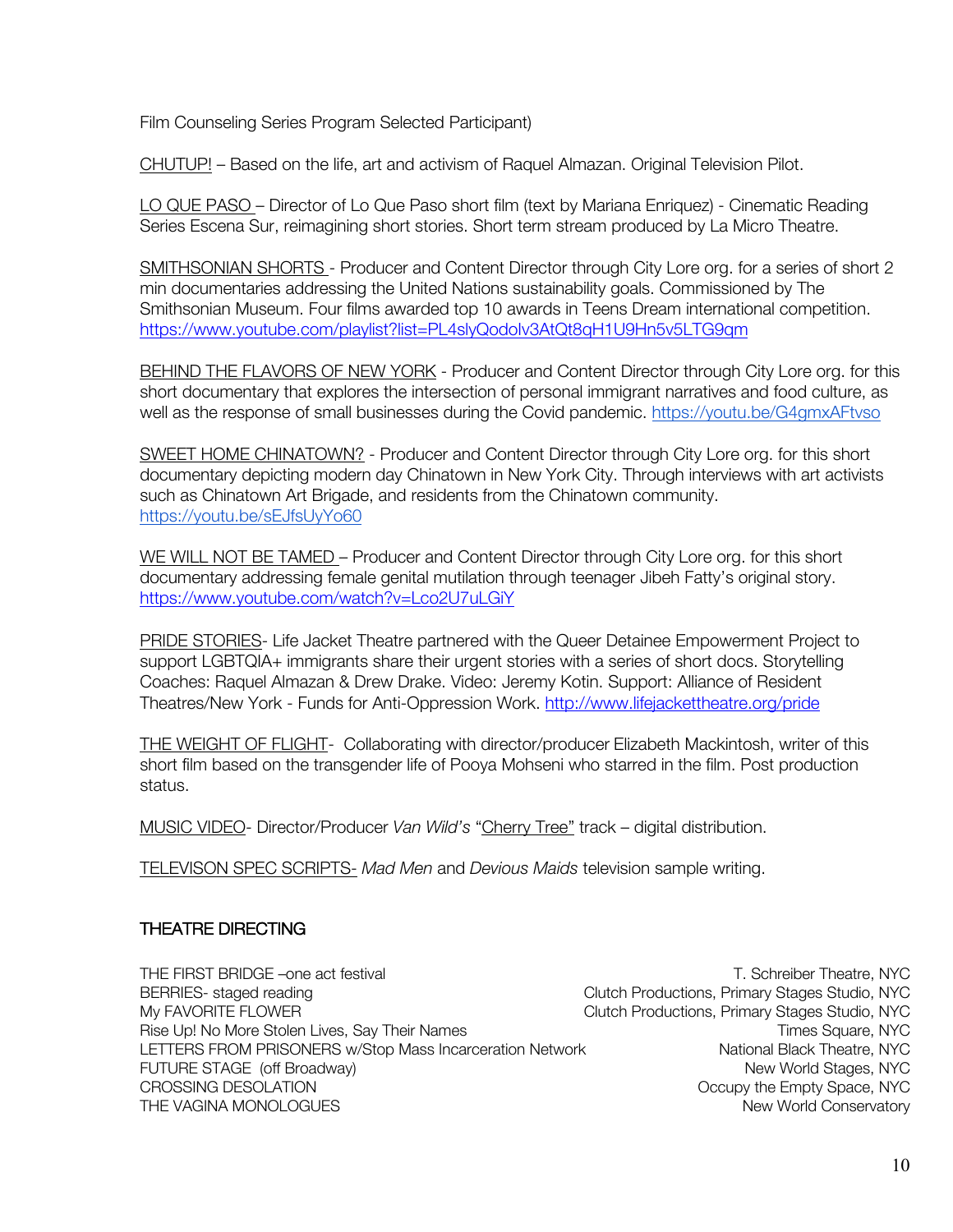OH, THE HEARTLESS STIGKY Sticky Series, Blue Box Productions, NYC PORTRAIT OF MY BROTHER -Solo show Louis O' Gerrits Theatre, New World Conservatory ZAP! Green Door Gallery Miami FEMME AND FOE **Miami Beach Cinematheque** Miami Beach Cinematheque

### FILM / TELEVISION PERFORMANCE

LIMITLESS *Co-Star* CBS, Dir. Rich Lee THE BLACKLIST **Co-Star Co-Star Co-Star Co-Star NBC, Dir. Paul Edwards** LAW & ORDER: SVU *Co-Star* NBC, Dir. Peter Leto PAN AM (PILOT) **Co-Star Co-Star Co-Star** ABC, Dir. Thomas Schlamme BLUE BLOODS **Co-Star** Co-Star Co-Star Co-Star CBS, Dir. Alex Chapple WHITE COLLAR *Co-Star* USA Network, Dir. Phil Abraham MICHAEL J. FOX SHOW **Co-Star Co-Star Co-Star NBC, Dir. Tom Holland** BURNING BLUE *Featured* Featured **Dir. DMW Greer** PAPI CHULO *Supporting* HBO & Cannes Film Fest, Dir. Marquis Smalls REDBIRD *Supporting* Dir. Emilia Anguita DEATH OF THE DOLL (play & film) *Lead* Naked Angels Reading, BHLIFE LA Fest RUN IT *Principal* Dir. Evangelos Giovanis KATE & KULA *Guest Star* Web Series, Dir. Namakula WHITE ALLIGATOR *Director/ Principal* Dir. Raquel Almazan

### NEW YORK THEATRE PERFORMANCE- additional

LA PALOMA PRISONER *Paloma – Lead* Hi-Arts, Upcoming TBA LA NEGRA *La Negra- Lead* BRIC Arts Theatre THE WROTE FESTIVAL (off Broadway) *Gangster/Marie-Young Girl (Lead)* City Center, Dir. Carmen Rivera MANHATTAN THEATRE CLUB *Lead Performer/Teaching Artist* NYC City Tour, Dir. Candido Tirado *Mariposa/Activist (Lead)* El Museo del Barrio MOTHERF\*\*CKER with the Hat (R) *Veronica (Lead)* Labyrinth Co, Dir Stephen Adly Guirgis CONVERSATIONS WITH WATERMAN (R) *Rosa (Lead) - reading* The Actors Studio, Dir. Darrell Larson INTO THE PINES (R) *Alma Culver (Supporting)* INTAR, Dir.Carmen Rivera FATIMA (R) *Fatima (Lead)* Manhattan Theatre Club Studio, Dir. Andy Goldberg WE SHALL NOT BE MOVED (workshop) *Glenda (Lead)* New York Live Arts, Dir. Bill T. Jones NO NUMBER HOME (R) **Narrator** / Police Officer **Repertorio Espanol** Repertorio Espanol BREAST CANCER TO BROADWAY (R) *Various Roles* Pregones Theatre-Dir Elise Hernandez THE WONDEROUS YEAR (R) *Narrator* The Lark Development NO WATER/THE FIRE NEXT TIME *Ensemble* Park Avenue Armory, Dir. Charlotte Brathwaite HOMELAND (R) *Suzette/Helena (Lead)* NYU Gallatin Center-Theatre East EL GRITO SIN GRITO (R) (off Broadway) *Solo* La Micro Co. The Bridge Theatre, Dir. Daniela Thome MIS TRES HERMANAS (R) (off Broadway) *Rosa* La Micro Co. The Bridge Theatre, Dir. Kristin Heckler MCC Theater (R) *Various Lead roles* Rattlestick Playwrights Theater, Dir.TJ Weaver TERREMOTO (R) *Presidential Candidate (Lead)* Barnard University RED PUMPS AT GROUND ZERO (R) *Angie/Camila (Lead)* Puerto Rican Traveling T., Dir. Katrin Hilbe **IPH.THEN Greek Chorus Greek Chorus Ontological Theatre** BETTY FORD: SHE DID ALL THAT **Citizen Voices** Discussed and the Dramatist Guild Studio, NYC THE FIRE THIS TIME FESTIVAL (R) *Various Roles* Dir. Candis Jones, Krane Theatre DAY OF THE DEAD RITUAL *Grandfather's spirit* Julia De Burgos Cultural Center THE HOPE PROJECT *Live interacting bubble clown* Dir. Mei Ann Teo, Dumbo Park Festival EDUCATIONAL PLAY PRODUCATIONS *Various Roles (Lead)* NYC City Tour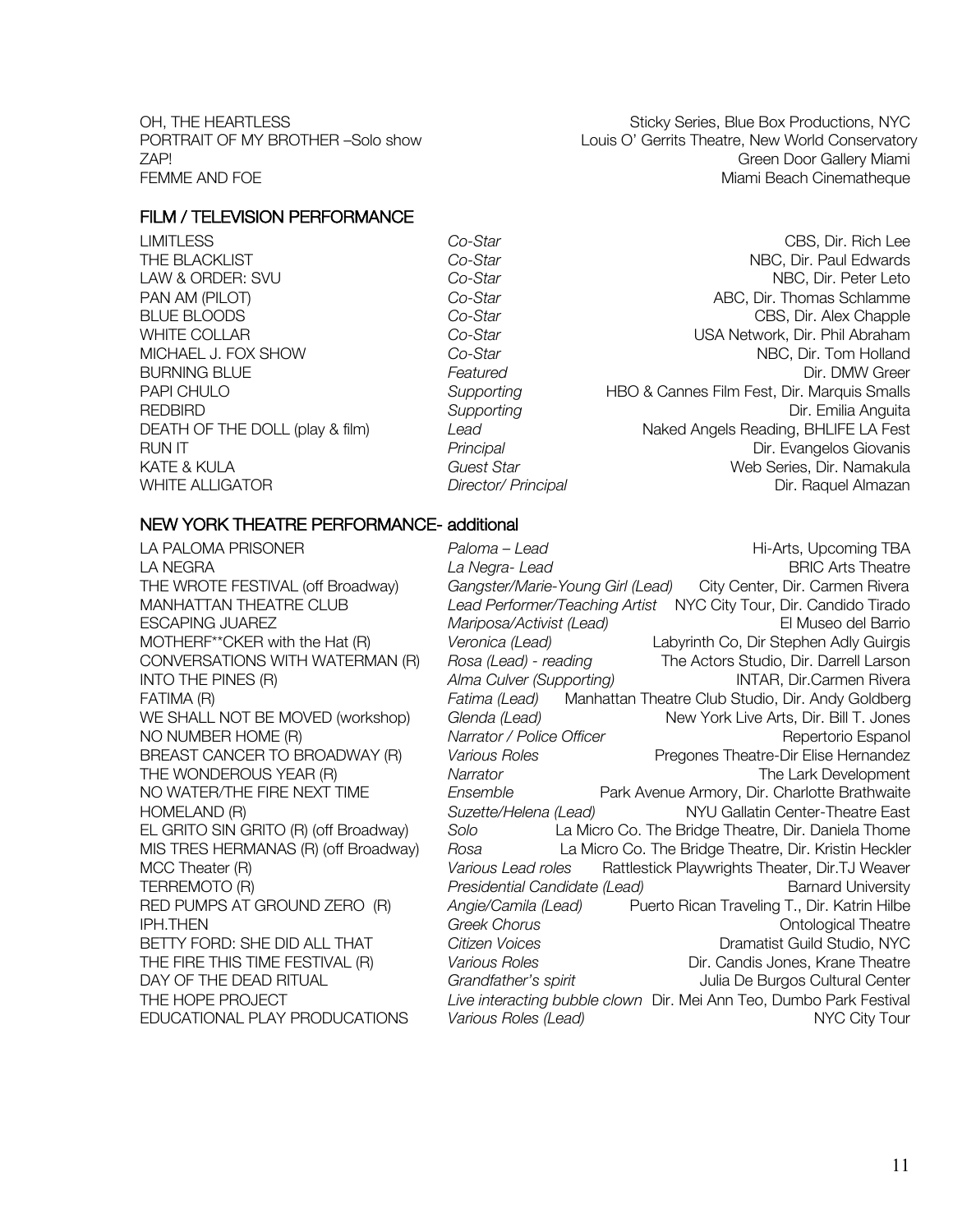#### REGIONAL THEATRE PERFORMANCE

CAFÉ (R) *Solo Excerpts- Luisa* The Kennedy Center Studio UR-FAUST *Margaret (Lead) / Dramaturgy* Hyterio Theatre, Greece SEVEN (R) *Annabella De Leon* WPI Conference-Stockholm, Sweden DEVIANT BORDERS *Chamuco*, *male (Lead)* New World Arts Center, Massachusetts THE BEAR *Mrs. Popov (Lead)* New World Conservatory MACBETH *Lady Macbeth (Lead)* New World Conservatory BASTOS MONOLOGUE *The Voice/Writer* **Hillary Clinton Forum, FL** THE MAIDS *Solange (Lead)/ Director* New World Conservatory TEKNOH KING LEAR *Medieval Scribe/Puppeteer (Supporting)* Louis O Gerrits Theatre IN EXILE *Marjoire-Lawyer (Supporting)* Miniaci Performing Arts Center, FL CIRC X performance art troupe *Several performances* Various Miami Cabarets, Clubs, Festivals JUST THE FUNNY- Improvisation *Comedy troupe member* Miami, FL CAFÉ LATTE FERMATTE' **Shepard Characters** New World Conservatory TAMING OF THE SHREW *Merchant, Servants* New World Conservatory<br>FRASING MEMORY **New York Conservatory** Terrorist Stewardess P. S. 742. Miami Beach Cinematheque ERASING MEMORY *Terrorist Stewardess* P. S. 742, Miami Beach Cinematheque THROW OF THE DICE *Chance Clown* **Chance Only 10 Chance Clown Art Temple, Miami** THE LEADER **Follower Follower Follower New World Conservatory** 

### PLAY DEVELOPMENT/ WORKSHOPS

Chelsea Factory, awarded an inaugural artist residency to develop La Paloma Prisoner and EL ODIO DE UN PAIS, The Hate of a Country. 2021-22

New Georges Audrey Resident artist, DOES THAT FEEL GOOD TO YOU MY LARK? A Doll's House Adaptation.

BRIC Arts Residency for a workshop development of LA NEGRA.

Workshop residency, Core Apprentice Writer with the Playwrights Center with CAFÉ.

New Georges, The Jam Resident artist to develop Goddesses Return to the Temple.

The Public Theatre, served as Artistic Advisor on Reynaldo Piniella's bi-lingual English/Spanish Hamlet residency.

Workshop reading of CAFE with the Sol Project @Primary Stages. THE SOL PROJECT: A NEW THEATER INITIATIVE Raising the Visibility of Latinx Playwrights in the American Theater. The Sol Project will utilize a synergistic network of off-Broadway companies and regional theaters to produce works by a cohort of 12 emerging and established writers.

Performer participant, reading and developing the lead role of Glenda in *We Shall Not Be Moved*- a hybrid opera for The Philadelphia Opera, directed by *Bill T. Jones*, written by Marc Bamuthi Joseph.

Invited playwright participant at The Kennedy Center with the KCACTF National Festival for professional development, play presentation, and Latinidad playwriting award recipient for CAFÉ.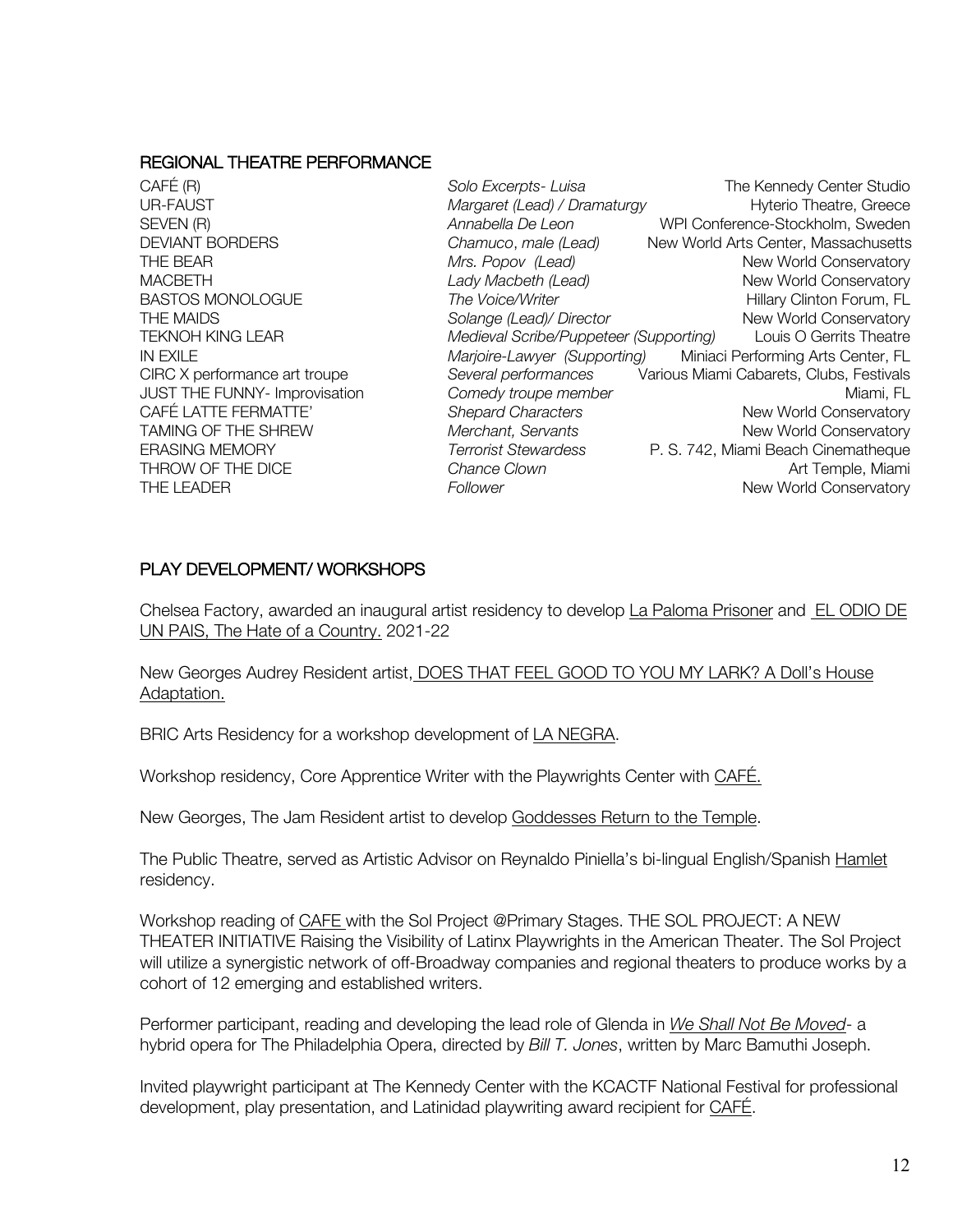DOES THAT FEEL GOOD TO YOU MY LARK? A Doll's House Adaptation, Selected for the reading series. Works in progress staged reading @ The Bushwick Starr.

EL ODIO DE UN PAIS, The Hate of a Country, Pangea World Theatre, Minneapolis, staged reading of commissioned works in progress. Funded by the Jerome Foundation. (excerpt production) New Theatre Miami One-Acts Festival.

LA NEGRA, awarded a SCRATCH LAB residency that allows artists to experiment with aesthetic tools within a short process in a public works- in- progress showing with Hi-Arts. Directed by Fernando Parra Borti.

La Paloma Prisoner, awarded a CRITICAL BREAKS residency that allows artists to take their ideas to the next stage through an intensive development process and a public works-in-progress showing with Hi-Arts. Directed by Estefania Fadul. Staged reading followed by Unlocking Female Incarceration Part III.

*Robert Lupone and Andrew Leynse*- Theatre Masters Program- mentored the development of Dar a Luz in Aspen, Colorado and NYC.

*Theresa Rebeck and Andrew Leynse*- Theatre Masters Program- mentored the development of La Migra Taco Truck in Aspen, Colorado and NYC.

Musical Theatre Factory and Poetic Theatre development lab, Meet & Make Songsmiths: developed lyrics for two songs in Spanish, NO NACI EN EL USA, and SOMOS LATINAS.

Facilitated development residency activities for Taco Truck Theatre Project with the Map Fund, included interviewing 25 immigrants from a variety of countries living in Minneapolis. Immigration Round table with community members including Native and indigenous communities. Pangea World Theatre with Artistic Director Dipankar Mukherjee.

Rising Circle Theatre Collective, 12 week INKtank Playwrights Lab Participant, The Hopefulness. Re-write process culminating in a staged reading. Q & A with scholar Denise Brennan on her how her book "What's Love Got to do With It?" informed the text and issues or prostitution in the Dominican Republic.

Selected by Labyrinth Theatre for the Company Intensive to workshop and culminate in a staged reading La Paloma Prisoner. Directed by *David Deblinger*.

LA MAMA ETC - Italy, Spoletto playwriting retreat with *Naomi Ilizuka* on writing techniques. Development of The Hopefulness and La Paloma Prisoner.

Playwright lab with *Carmen Rivera* with Danisarte Company*.* La Lucha Arts group co-produced The Hopefulness (writer/performer), which received public funding for support of Latino artists. Production was presented as part of the 4 Caminos Festival at the Latino Cultural Center/NYC.

Commission to write and perform a staged reading within a developmental process, the play Glossy Page Pimps (co-writer/performer) with artist/performer *Teo Castellanos*. Presented at Miami Light Project, directed by *Michael Garces.*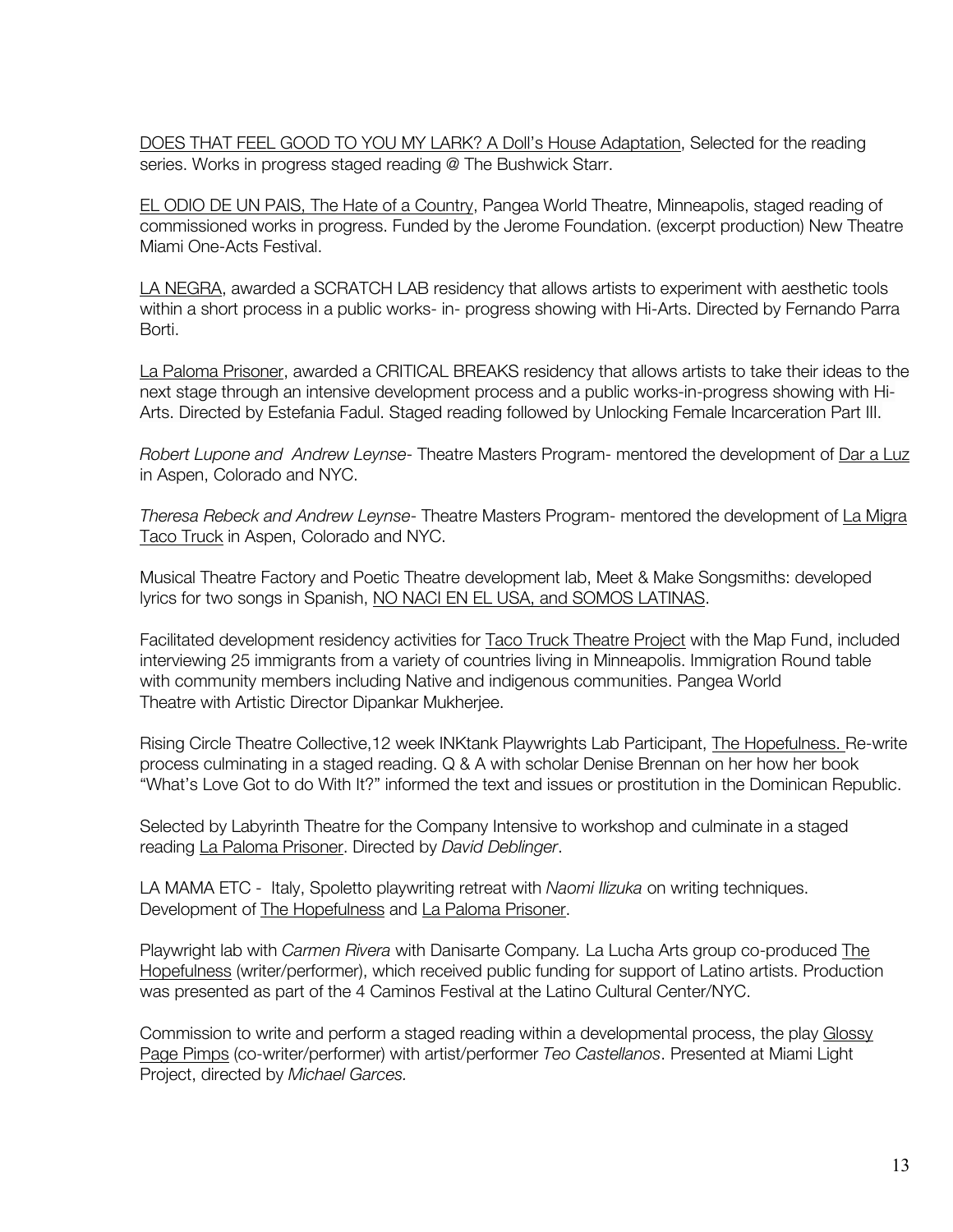Death of the Doll Screenplay selected to participate in The National Association of Latin Independent Producers, NALIP- Writers Lab. Screenplay is work shopped with Latino writers from around the U.S, producers, agents, and TV-film writers. NYC

Artist Development Residency for She Wolves in Art South Florida Homestead Center *Octavio Campos* directed the development of the text with a group of South Florida women, visual artists / writers within readings, movement/media workshops.

Reader and dramaturgical report writer of new play submissions for Play Company NYC

*Adrian Noble*- Shakespeare Master class on performance, direction and classical dramaturgical tools.

*Marin Blazevic*- Dramaturgy as Cross-Disciplinary Thinking and Practice- NYC Columbia University

*Josefina Lopez*- Story Development Workshop: "Getting to the Heart of the Story"

Creative Capital Professional Development Program: Fundraising and Producing.

*Alison Knowles*- Fluxus art movement, the use of paper, sound, radio and performance to create interdisciplinary pieces. Miami.

# SOCIAL JUSTICE DEVELOPMENT/ LEADERSHIP ROLES

*Indie Space/Indie Theatre Fund*: Current Co- President of the Board of Board of Directors and served as an Ambassador to Theatres of Color. Initiated/managed Emergency Artists Grants that prioritized disabled, LGBTQIA, immigrant, POC artists as well as programming a series of events in response to BIPOC artists needs during COVID. Founder in creating anti-racist training for members and an equity lens in funding for the organization, creating the inaugural reparations fund for Black and Indigenous artist in New York City.

Selected into the 2020 *National Association of Latino Arts and Culture Leadership Institute* cohort that trains and cultivates Latinx leaders in the arts field. Budgeting, marketing, ethics of cultural production and not for profit organizations, history of systemic oppression in the US, Board of Directors best practices and societal conditions facing Latinx cultural workers were addressed. Facilitated by: *Abel López, Charles Rice-Gonzalez, Rosalba Rolón, Maribel Álvarez and Evonne Gallardo.* 

*The Welcome Table* – Restorative Justice Training with Joddie Geddes and Tom DeWolf. Introduction to the Coming to the Table Approach to Racial Healing and restorative justice circle process towards transforming historical harms.

*Anti- Racist Theatre Practice* – Nicole Brewer Conscientious Theatre Training is dedicated to equitable anti-racist representation in all areas of theatre through disrupting harmful erasure present in traditional theatre training through purposeful inclusion of marginalized groups contributions to the cannon of theatre, fusing together cultural competency, self care practices, and anti-racist theory to create an embodied experience where participants learn to utilize their sphere of power to disrupt white supremacy culture.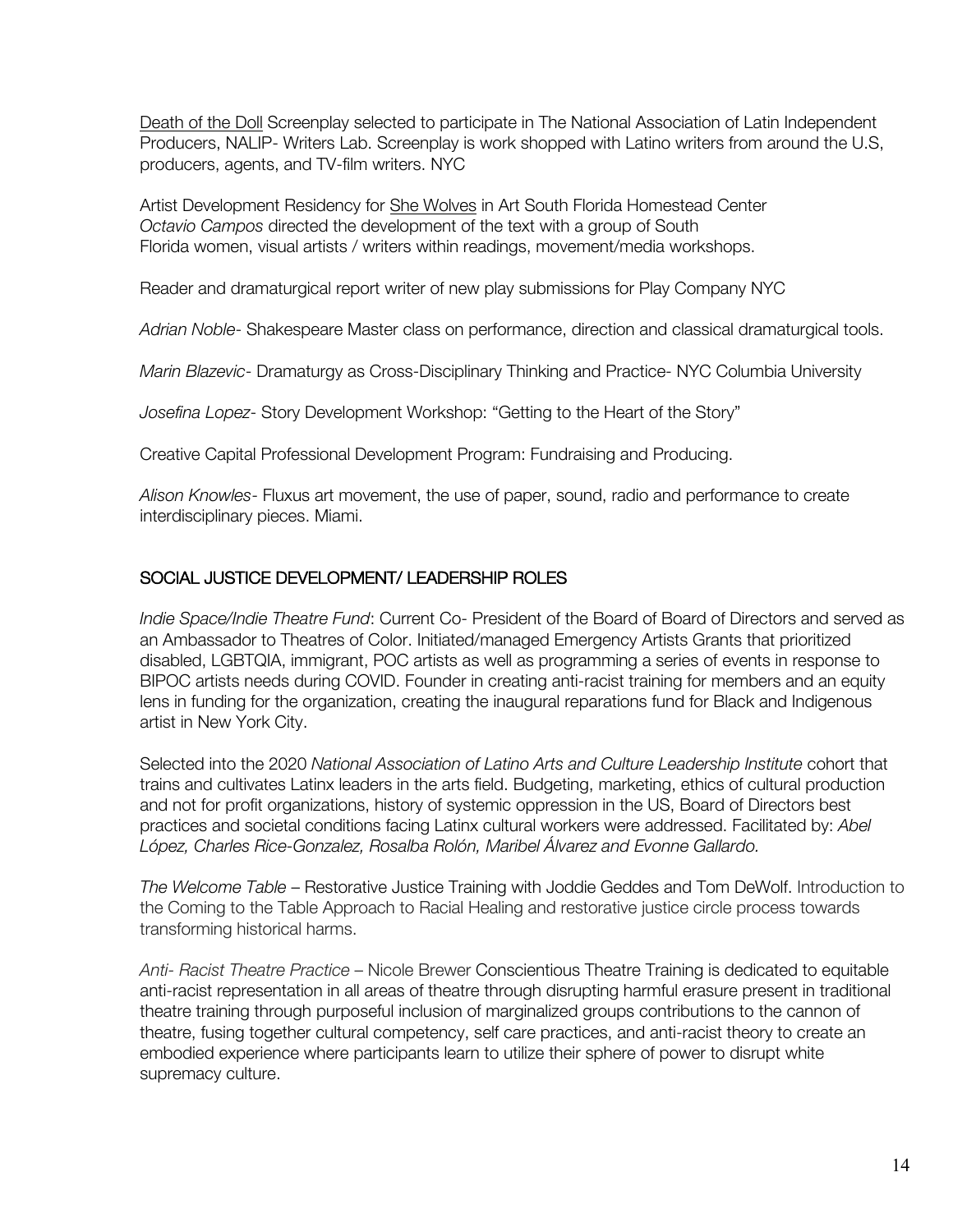*Patricia Ariza* - (Artistic director of Teatro de Candelaria Bogota) Selected by the League of Professional Theatre Woman as an ensemble member of a devised workshop presentation based on violence against women using personal mythology and dance theatre techniques; creating text and integrating members of the community into performance. NYC

*Ana Correa* – (Company member of Yuyachkani Lima Peru) Yuyachkani has oriented its action around one main objective: to contribute to the development and strengthening of citizen memory. Master class on physical theatre techniques and sequences of the company. Development process of the making of the solo production Rosa Cuchillo, an interactive theatre piece that collaborated with The Truth and Reconciliation Commission in Peru addressing the genocide of indigenous communities.

Workshop with Ensemble members from the historic Mexican-American theatre company, *El Teatro Campesino*, introduction to the three styles that inform their artistic tradition: Acto, Mito, and Corrido. Covered the origins of the company, the development of their style, and the cultural traditions they draw from to create original, ensemble-based theatre for the past 51 years. With Radical Evolution Company. Workshop through People's Theatre Project on teaching techniques when engaging with students who are English language learners.

*Cultural Organizing for Community Change with Arts & Democracy*: series of workshops and panels on building tools for social change with art making. Bomba Yo Roots and Rhythms workshop, Communications for the Can't Stop Won't Stop Artist/ Activist and Bold and Engaged with Urban Bush Women.

*Undoing Racism workshop* with Center for Racial Justice in Education organization: workshop scenarios to train and equip educators to be leaders of racial justice in their schools and communities.

*Anti- Oppression training* with Race Forward – The Center for Racial Justice Innovation, Piper Anderson, Daniel Lim and YK Hong addressing: racial equity, gender, systems of oppression, intergroup oppression, conflict resolution, cultural competency and restorative justice techniques.

*Ping Chong and Company*: devised theatre techniques utilized by Ping Chong to conduct the Undesirable Elements residencies with youth and adult groups.

*Puppets for the People*- Puppetry and Theatrical Mask Making Workshop with *Jessica Litwak*.

*PAN THEATRE COMPANY*- Roy Hard Voice Work with *Linda Wise* and The Double Theatre- Hard vs Artaud Theatre of Cruelty workshop with *Enrique Pardo*.

*Certified Theatre of the Oppressed training* for facilitating: Joker Level I and II for conducting TO residencies with diverse groups.

*Julian Boal* -Master class on his father's Augusto Boal's Forum Theatre, an interactive approach to theatrical expression emphasizes physical dialogues, non-verbal imagery, consensus-building and problem solving processes, and techniques for developing awareness of both external and internalized forms of oppression. Thus, instead of remaining passive, the people in the audience become active "spect-actors" who now create alternative solutions and control the dramatic action.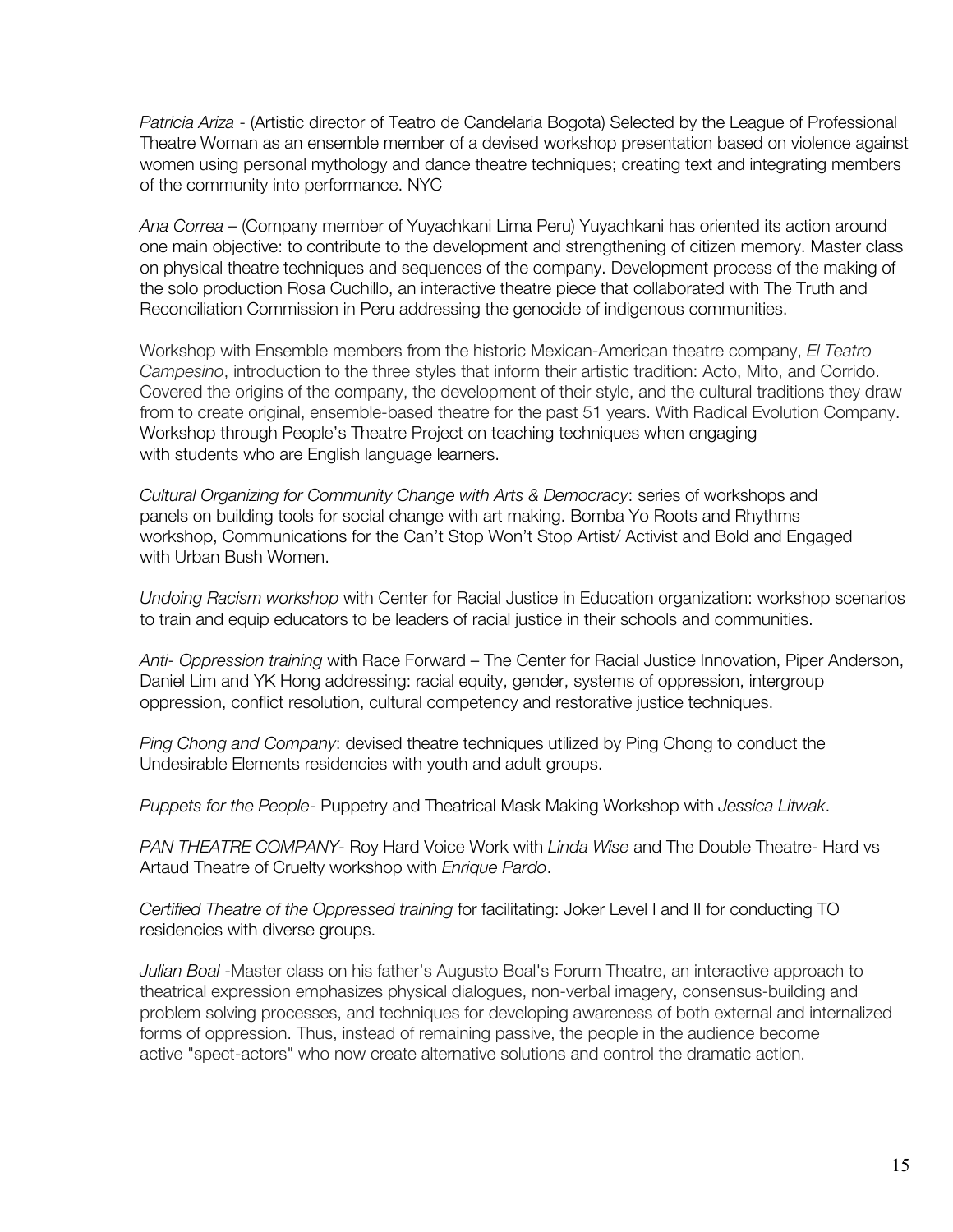*Barbara Santos*- Madalena Project Theatre of the Oppressed NYC Workshop- using characters, choreography, painting, sound and text to explore the meaning of "being a good girl".

*Geo Britto* of CTO-Rio (Centre de Teatro do Oprimido): Aesthetics of Theatre of the Oppressed: Boal's philosophy through using techniques with clean trash materials, narratives, group compositions and participant generated poetry. NYC

As a writing/performance facilitator with Art Spring Org., work shopped She Wolves monologues with incarcerated women in Broward and Dade Correctional Prisons. South Florida

# PANELS, CONFERENCES and PRESENTATIONS

Featured panelist and facilitator for The Harvard University LEAD Conference. Latina Empowerment and Development Conference: connects career-minded individuals with successful Latina role models who radiate positive ideals and represent the larger Latino community, and addresses the social, political, and economic issues facing Latinas today. Latinas in the Arts Panel: How the arts can be a tool not only for self-actualization but also a means of strengthening the Latinx community and preserving heritage. Creating Your Own Myth: Workshop explores the power of creating a personal myth to guide and transform your life. Drawing from theater techniques, with a de-colonial perspective. Co facilitated with Ana Candida Carneiro of Babel Theater Project.

Panelist moderator and curator at Joe's Pub, The Public Theatre for the post-show discussion addressing the immigration crisis for the production UNDOCUMENTED, produced by Engarde Arts.

Panelist and performer for the #MeToo Theatre Women, National Action Network's 2018 Largest Civil Rights Convention. Almazan performs an updated version of her piece "The Virgin Stripper". #METOO: FROM TESTIMONY TO PREVENTION. NYC

Directing Yasmine Van Wilt at the United Nations. Collaborating with singer/songwriter YVW on a new short musical to address Global Depression for World Health Day at the United Nations: Depression: Let's Talk. NYC

Lecture performance of excerpts from Almazan's Latin is America Play Cycle- CAFÉ, La Paloma Prisoner and La Negra at Bridgewater State University addressing the topics of race, gender, sexuality, globalization and indigenous rights. Facilitated workshops with Latin American studies and theatre students on creating work from personal and political narratives. Funded by Diversity Grant with the Latin American & Caribbean studies, Women's and Gender Study, Theatre and Social Justice Departments.

Connecting the Dots: Intimate Partner Violence Prevention, Healing, and Advocacy Conference Almazan participated as a panelist for the Mayors office (Department to Combat Domestic Violence) where she performed excerpts from La Paloma Prisoner and spoke to the process of working with survivors of domestic violence and being a survivor herself. In collaboration with Gibney Dance, Raquel also facilitated a break out session on the use of theatre, collage to create transformative solutions to domestic violence. NYC

Panelist Host/contributor with curator Donna -Michelle St. Bernard in collaboration with The National Arts Center of Canada for The Unsettling Table with the series Sustenance: The Theatre Tables. In conversation with Marilo Nunez, Christine Quintana, Nikki Shaffeeullah and Marcel Stewart. Artists of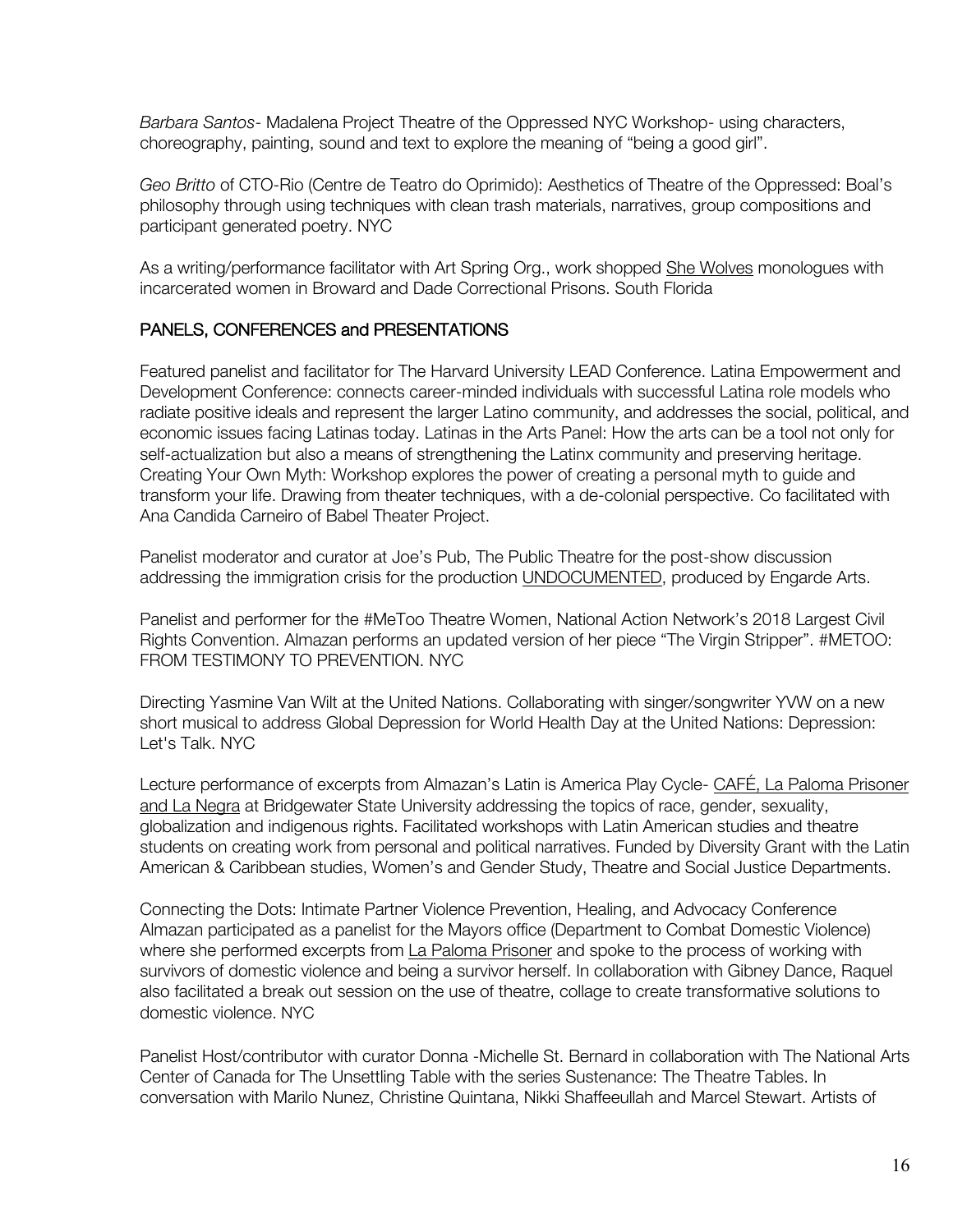color address oppressive global systems in the theatre field, envisioning liberating ways to continue as practitioners and finding commonalities in making work that reflects connections with ancestors.

Panelist curator at Marymount Manhattan College for Native American Voices Now!: Live reading and panel discussion with contemporary Native American playwrights. As we center the Native American experience, this discussion and performance will explore the contributions of Indigenous voices in the American Theatre and new ways to address the obstacles to more visibility for these vital narratives. Featuring members of the Eagle Project: Broken Heartland by Vicki Lynn Mooney, Wood Bones by William S. Yellow Robe, Jr. and This Play is Native Made by Ryan Opalanietet Victor "Little Eagle" Pierce.

Panelist for the Discussion: Writers on the Storm, at the Dramatists Guild of America National Conference. As the oceans rise and grow warmer, more and more of us find ourselves in the path of lethal storms. How do playwrights respond to hurricanes (and by extension all natural / man-made disasters), be it as artists, first responders, educators, or political activists? What is the playwright's responsibility and what impact does the playwright's response have?

Participants: Raquel Almazan, Rob Florence, Donnetta Lavinia Grays, Arthur Jolly, Tere Martinez, Dewey Davis Thompson, Gary Garrison

Aspen Institute Panelist alongside *Andrew Leynse* (Artistic Director Primary Stages) *Robert LuPone* (Artistic Director MCC Theatre) on Dar a Luz and the landscape of American Playwriting.

Aspen Institute Panelist alongside *Theresa Rebeck* on La Migra Taco Truck and the journey of being a playwright. Colorado

One of five playwrights selected for World Theatre Day: Performing Gender and Violence in Contemporary National and Transnational Contexts Conference in Rome, Italy. Partnered with scholar *Alessandro Clericuzio* who presented an examination of violence against women and its transformation, in the text La Paloma Prisoner. Meetings with translation students for the Italian publication of The Hopefulness.

La Paloma Prisoner text selected for Women's Playwrights International Conference- Stockholm, Sweden. Staged reading with an international cast. Conducted a Q & A session on the developmental process of the play and the issues of female incarceration.

Women's Playwrights International Conference – Chile, Santiago. Conducted a workshop on the integration of Butoh Dance and playwriting within the themes of territory and migration. This workshops looks to create a collective work through sound and movement, and then extrapolate that experience into the creation of a theatrical text. Based on Butoh Dance techniques; providing a holistic relationship with the body, that leads to breaking down boundaries in the theatrical space. Attendants used concepts such as an imaginary map, traveling and migration, as a return to ancestry through a guided meditation that leads to autobiographical writing prompts (songs, recipes, memories, cultural rituals). https://wpichile.com/en/home-2/

Attended the annual beauty pageant and performances by incarcerated women, at the Buen Pastor Prison in Bogota, Colombia for development of La Paloma Prisoner. Conducted interviews with incarcerated women and video recorded the process of the international event.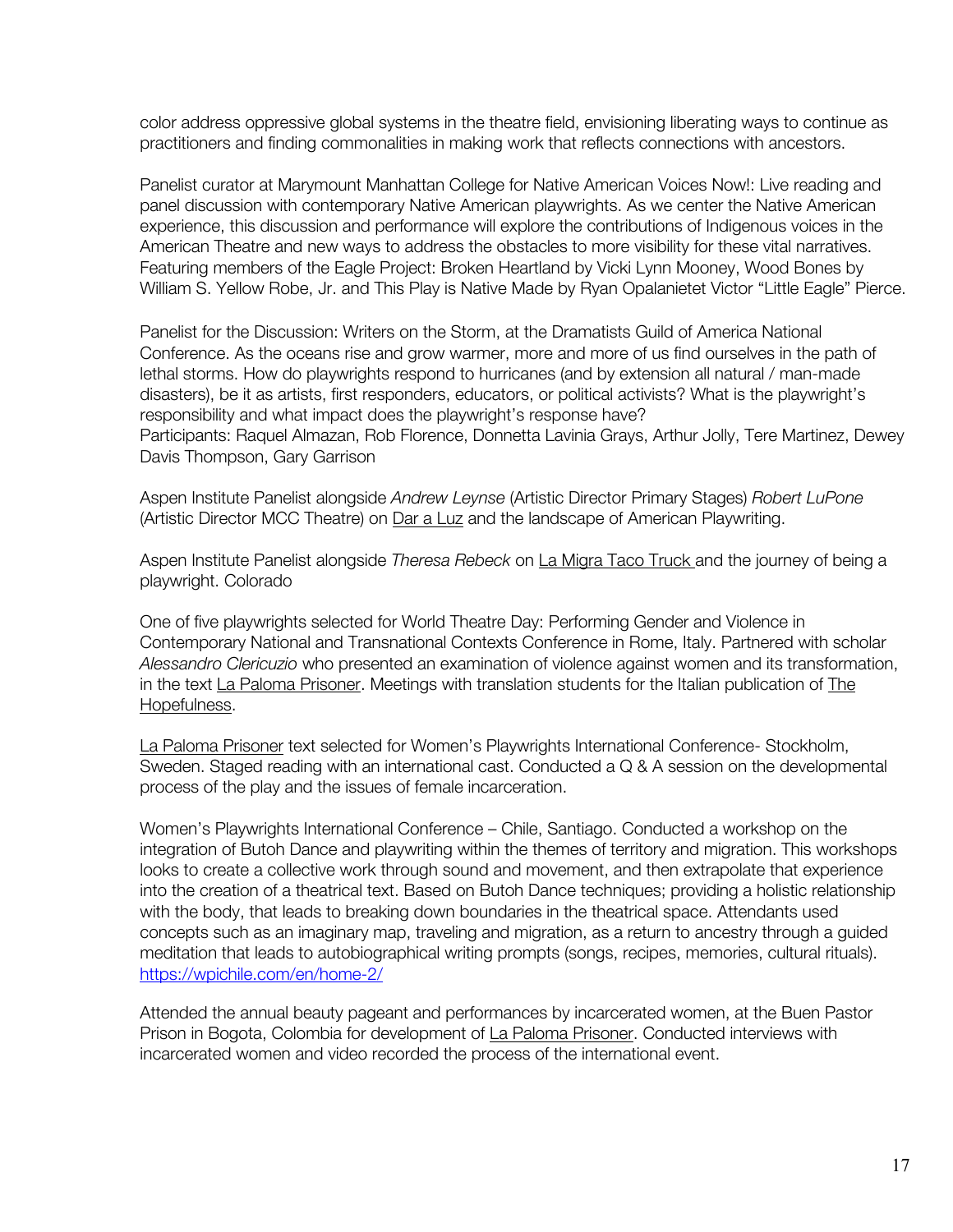Excerpts of Café selected to participate at the Bodies In Transit Articulating the Americas and Beyond with the Hemispheric Institute Conference. Collaborated and presented with a panel of Latin American scholars, addressing the role of performance, text and media in communicating political topics of Latin America. NYC

Rattlestick Playwrights Theatre: Virtual Salon on Domestic Violence during COVID-19. Relational Psychotherapist, Lia Avellino and Executive Director of the NYC Domestic Violence Task Force, Bea Hanson, and theater artist Raquel Almazan in discussing the increase of domestic violence during this time of COVID in response to Marin Ireland's play excerpts.

National Performance Network Conference- Open Discourse: National Check-in for Artist of Color and Marginalized Artists. Facilitated a physiological process to respond to the current climate alongside Octavio Campos. Artists are invited into a conversation and report-back about the national landscape for artists of color. Is your region moving towards equitable representation of people of color and marginalized communities? What are the challenges artists face nationally and locally, and what is useful to recognize when we're touring our work. In order to break into white institutions, is it always dependent on our race when we enter these spaces? Austin, Texas.

Facilitator and panelist for the "Hands on Arts for Immigrant Rights" session at the National Immigrant Integration Conference Dec. 2015. In the workshop she lead participants through an image theatre exercise from the Theatre of the Oppressed, where physicalized images with the body were used to represent xenophobia.

PEN AMERICA: Resist and Reimagine festival, Breakout: Voices from the Inside 2018. Highlighting the voices of incarcerated writers, a reading of award-winning writing from the PEN Prison Writing program archives. Almazan performed the poem "Longings" by Parrish Chase. Read by writers who also commit to the real, difficult, everyday work involved in creating a more equitable and just world. @ Dixon Place Theater. Alejo Da'wud Rodriguez, Liza Jessie Peterson, Donna Hylton, Asha Bandele, Demian Vitanza, Robert Pollock, Julia Steele Allen and Mitchell Jackson.

Panelist curator for the event: Small Business, Sanctuary and Survival: LES Short Films Screening and Panel Discussion with City Lore's youth artist- Urban Explorers, public artist Tomie Arai, chef Olesia Lew and fifth generation owner Mei Lum of Wing on Wo & Co. The films Sweet Home Chinatown? and Behind the Flavors of New York that Almazan produced were screened followed by a conversation that addressed small businesses survival in the face of gentrification and COVID, anti-Asian violence and bias, and the future of the Lower East Side as a sanctuary for immigrant communities and independent enterprise.

Keynote speaker: for the immigrant Pan American High-School graduation in Bronx, NYC. "We are not just dreamers, we are awake and living. No dream can be deported. One of the greatest honors of my life is to have built theatre adaptations with this group of Latinx students. Their faces are the future". With Repertorio Espanol.

Director for October Rise Up! No More Stolen Lives, Say Their Names A Public Reading and Remembrance: A Demand for Justice. Public rally of over 30 families of people killed by police to tell their stories, accompanied by prominent voices of conscience such as Quentin Tarantino, Eve Ensler and Gina Belafonte who read the names of just some of the 1000s of lives stolen. NYC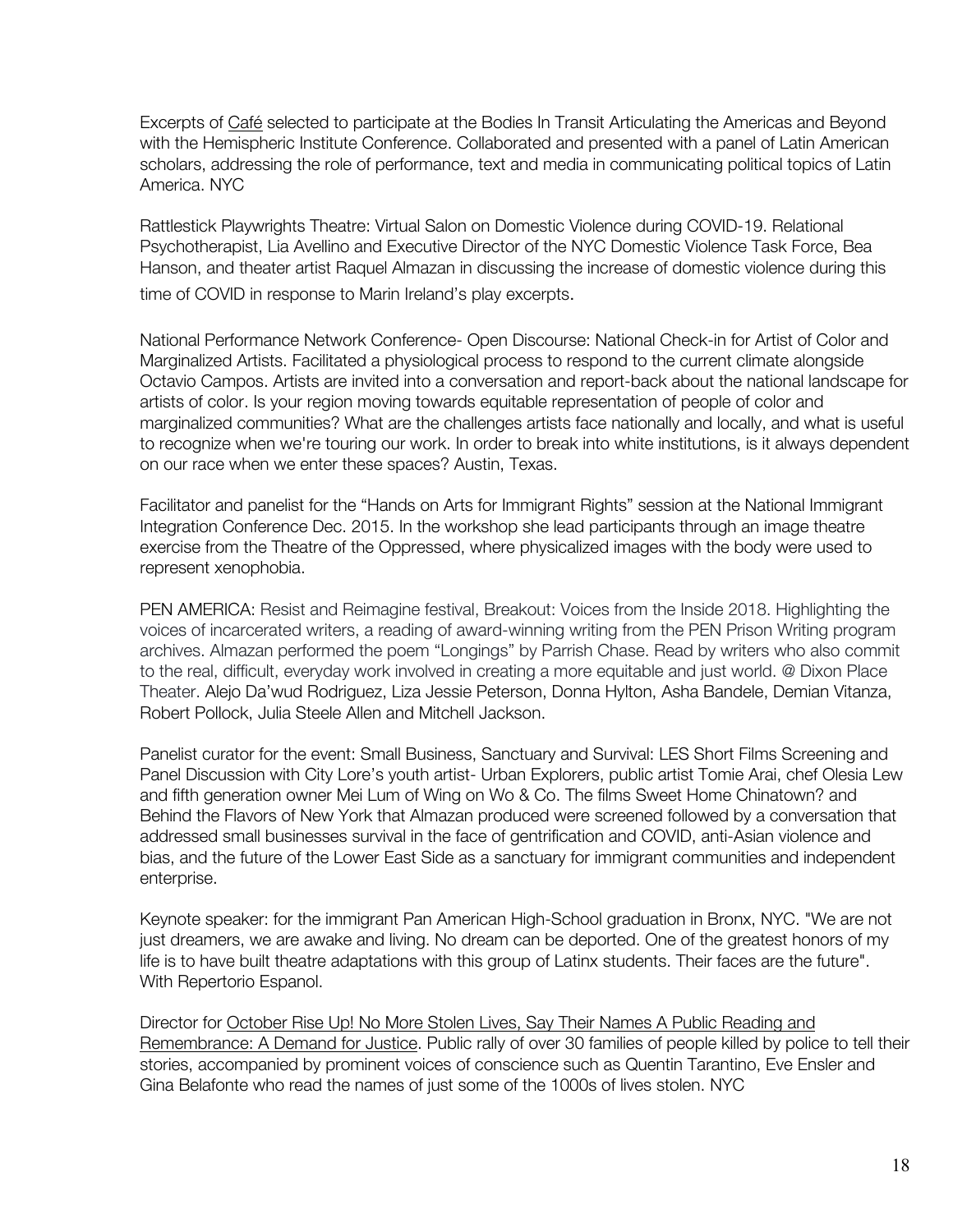Panelist for Open Spectrum: Navigating Privilege at New York Live Arts conversation on how to expand cultural diversity narrative through creative works, addressing social inequity and injustice head on. Through creative activism, cultural organizing, and provocative and reflective artworks, art makers are tackling tough issues despite the obstacles before them. This iteration of Open Spectrum encourages panelists and audience members to participate in a dialogue about confronting privilege, social hierarchies, and their pursuits of cultural equity through art making. Participants are asked to consider their own unearned social advantages and disadvantages, and how it is used in their creative process. Alongside Fury Young, Morley, Kyoung H. Park and Rasu Jilani.

Invited Participant- Contributor: ArtChangeUS REMAP: Twin Cities will culminate in a forum, on equitable, sustainable arts-driven change, featuring a roundtable and small group conversations based on ArtChangeUS Cultural Community Benefits. This roundtable will feature organizers, artists and grant makers from the Twin Cities and around the US. Participants include artists, organizers, educators, change makers, led by stellar artists who are innovating methodologies at the nexus of art making and social change.

Panel participant alongside Morgan Jenness for the pre-show discussion of the Public Theatre's production of Party People, addressing the creation of political theatre for an undergraduate audience of Hampshire College. Public Theatre, NYC.

Panel participant for The Every 28 Hours plays addressing racism and police brutality produced by Labyrinth Theater Company, The New Group and Working Theatre, Bank Street Theatre, NYC.

Panel participant at HERE Arts Center on Performers who create their own work in conjunction with Soomi Kim's production Chang(e). NYC

Art Monster: A Series of Roundtables for the Columbia University School of the Arts community. The Queer and the Norm. Almazan spoke to her experience writing about queer themes and communities, producing outside the norm of the dominate race and gender that controls the field. Fielded questions from the student body.

Panel participant for Conscious Language IN PRACTICE: Exploring varying definitions of what it means to be a conscious artist, the Conscious Language IN PRACTICE evening asks "what- if anyresponsibilities do we have to the greater community?" produced by Poetic Theatre Productions NYC.

Participated in Belarus Free Theatre Body Bag Theatrical Protest in front of NYC Court House to raise awareness of executed bodies to be returned to family members in Belarus.

To Those With Ears and Conscious: A Protest Play Script Dramaturgy by Raquel Almazan and Lauren Whitehead Made possible by The Prisoners Revolutionary Literature Fund. Performance as Protest Stop Mass Incarceration Network NYC. Performed as street theatre adjacent to downtown NYC Court House. \* 2018 reading with Judson Arts, Poetic Theatre Productions & Rashaun Pope Memorial.

Rising Circle Theatre Collective INKtank panelist: the challenges to writers of color navigating the American playwriting landscape. NYC

Panelist at the Art of Brooklyn Film Festival post White Alligator screening addressing stereotypical representation of Latinas in media. NYC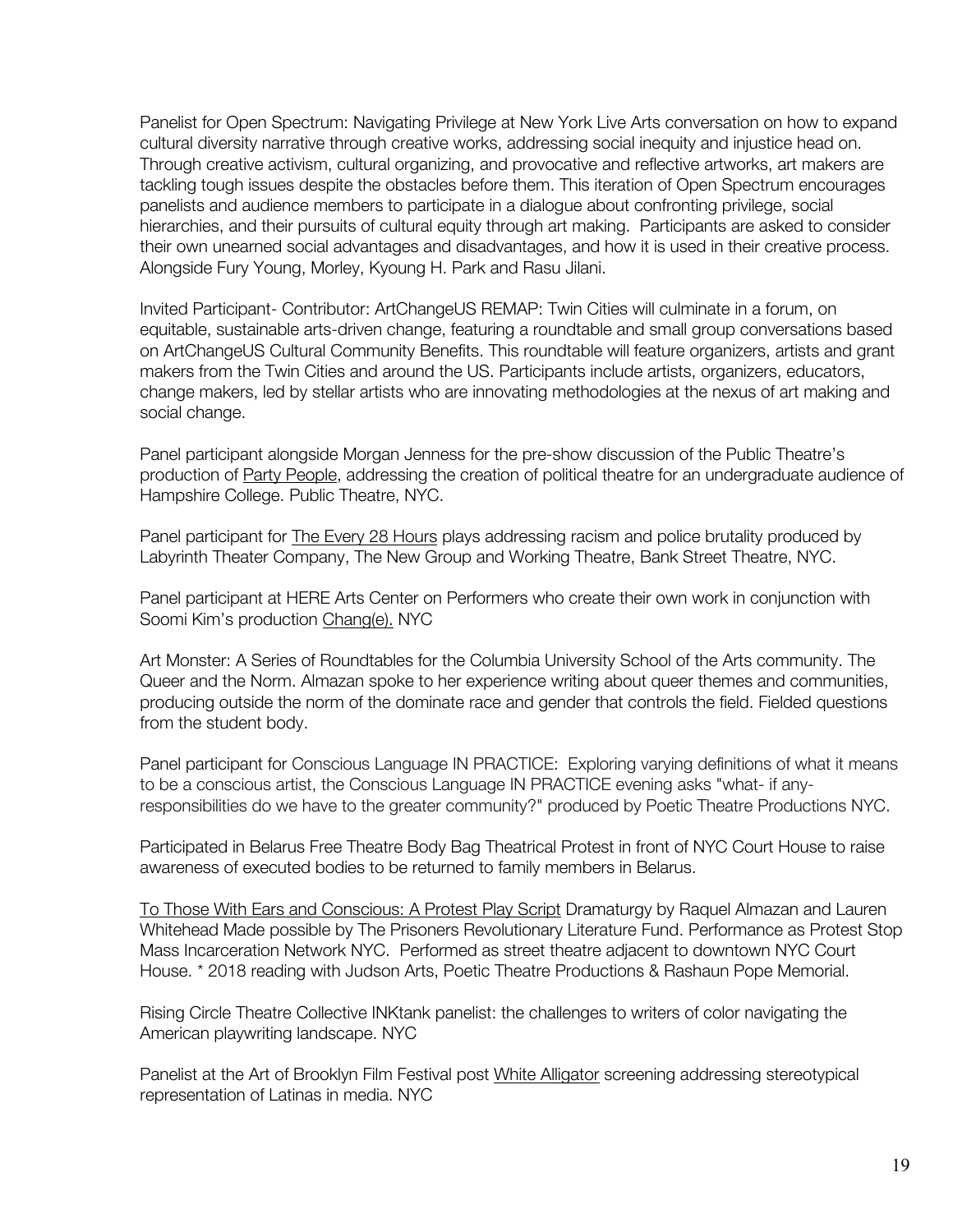Post show facilitation for community engagement for Engarde Arts production of Harbored addressing Ellis Island history and the current immigration crisis.

Panelist for Africa Culture First! Virtual discussion alongside South African artists on re-imagining art and culture in our communities beyond Covid 19.

National Association of Latin Independent Producers Conference. Selected to participate in story development TV/Film pitch sessions with Harrison Reiner. Los Angeles, California. Panel participant at Theatre Lab for Liz Stanton's solo work The Woman Who was Me, discussion on representations of women: Women's Voices, Women's Choices. Convergence Theatre Collective. NYC

Death of the Doll short film selected to be screened at the 6<sup>th</sup> annual National Association of Latin Independent Producers conference. Huntington Beach, California. Alternate Roots Conference: Resources for Social Change, selected to perform excerpts of Glossy Page Pimps and as the (male pimp Chamuco in Fronteras Desviadas centered on prostitution in Tijuana). Particpated in Q & A session for feedback and to address the issues of female exploitation in prostitution and hip hop media, North Carolina.

Alternate Roots Conference: Weaving the Threads of Connection, selected to perform excerpts of She Wolves solo show. Integrating arts and activism, Anti-Oppressive Collaborative Creativity workshops, North Carolina.

Convergence of Artists, Educators and Organizers. Revolutionary Theatre Workshop. Performed excerpts of She Wolves and participated in Revolutionary Theatre Workshops towards culture-jamming and Theatrical Activism. New Orleans

Saint Thomas University's Women's Fair with Women for Human Rights 1<sup>st</sup> and 2<sup>nd</sup> annual conference. Performed Virgin Stripper Monologue from She Wolves and conducted Q & A with college students on transforming rape culture. Miami

Selected to perform She Wolves at The National Women's Studies Conference at the University of Wisconsin in Milwaukee. Conducted Q & A on the feminist aspects of the play and it's development with communities of women.

Los Angeles Scope Conference: Challenging the notion of what an art fair is. Performed excerpts from She Wolves for various fair events, including the Art of Performance Panel. She Wolves experimental films screened at the Hotel gallery exhibitions at The Standard, Hollywood California.

FAWE- Florida Association for Women in Education Conference. Performed Warrior excerpt from She Wolves and lead a Q & A session with female educators on re-associating ancient women's contribution to history and advancement. Miami

# AFFILIATIONS

- Member of The Dramatists Guild
- The Playwrights Center
- Screen Actors Guild –AFTRA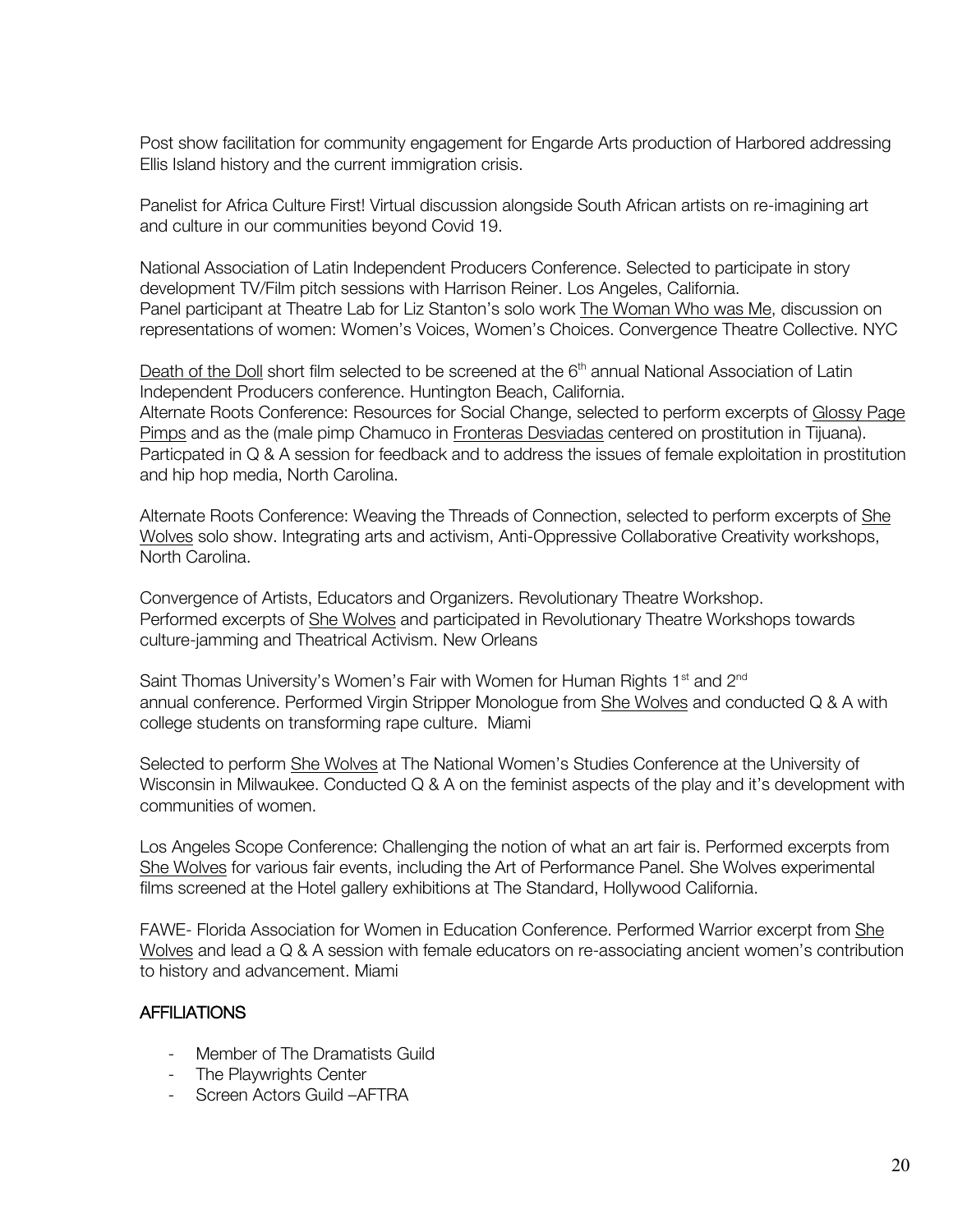- The Indie Theatre Fund Board Chair/President, Company Participant and Ambassador for theatres of color
- Hispanic Organization of Latin Actors NYC
- National Association of Latin Independent Producers
- Women Playwrights International WPI
- Vangeline Theatre Butoh Dance Company
- **Rising Circle Theatre Collective**
- Pangea World Theatre
- Repertorio Espanol
- Brooklyn Academy of Music
- Founding member of LA Cooperativa of Latina/o Theatre Artists NYC
- Board member of Clutch Productions
- League of Professional Theatre Women- playwriting/acting member
- City Lore

# PUBLICATIONS

The Sentences That Create Us: Crafting a Writer's Life in Prison, edited by Caits Meissner. Featured essayist in a collection of writing exercises devised specifically for incarcerated communities. Pen American and Haymarket Books, 2022. https://www.haymarketbooks.org/books/1766-the-sentences-that-create-us#

Performing #MeToo: How Not to Look Away, edited by Judith Rudakoff, within essay by contributing author Yvette Heyliger. Featured excerpts of the monologue, The Virgin Stripper and Almazan's performance techniques that address sexual harassment. Intellect Books Publishing, 2021. https://www.ebooks.com/en-es/ebooks/book\_display.asp?IID=210208692

The Flash paper, A Theatre Journal: Theatre Thoughts on Right Now: Issue 1: Publication of the short play, The Theatre Of… Written in response to the coronavirus pandemic and how it will effect the theatre field. Forward by David Henry Hwang. Yonkers International Press, 2020. https://www.theflashpaper.com/

When I Came Home short play published in 48 Hours in… El Bronx: An Anthology of 10- Minute Plays, Presented and Published by Harlem 9, Inc. A groundbreaking anthology of inspired ten-minute plays by 12 new and emerging Latin playwrights, presented by the OBIE Award-Winning Harlem9, Inc., presenters of the annual "48Hours in… Harlem" festival. 2018 https://www.amazon.com/48Hours-El-Bronx-Anthology-10-

Minute/dp/1723102369/ref=sr\_1\_5?dchild=1&qid=1611393923&refinements=p\_27%3AInc.+Harlem9&s =books&sr=1-5&text=Inc.+Harlem9

Ancestor Sessions article included in Teaching Artists Journal: Free Time: Inquiries into Prison Arts Education. Excerpt publication titled (Investigative Lesson Plan) in association with New York University published by Taylor and Francis Group. Article based on facilitation for incarcerated women. 2018 http://www.tandfonline.com/doi/full/10.1080/15411796.2017.1386496

La Paloma Prisoner excerpt and interview with Alessandro Clericuzio in Performing Gender and Violence in National and Transnational Contexts; Edited by Maria Anita Stefanelli. Published by L.E.D. Edizioni universitarie di Letterature Economia Diritto, Milano, in 2017. One of five playwrights selected for World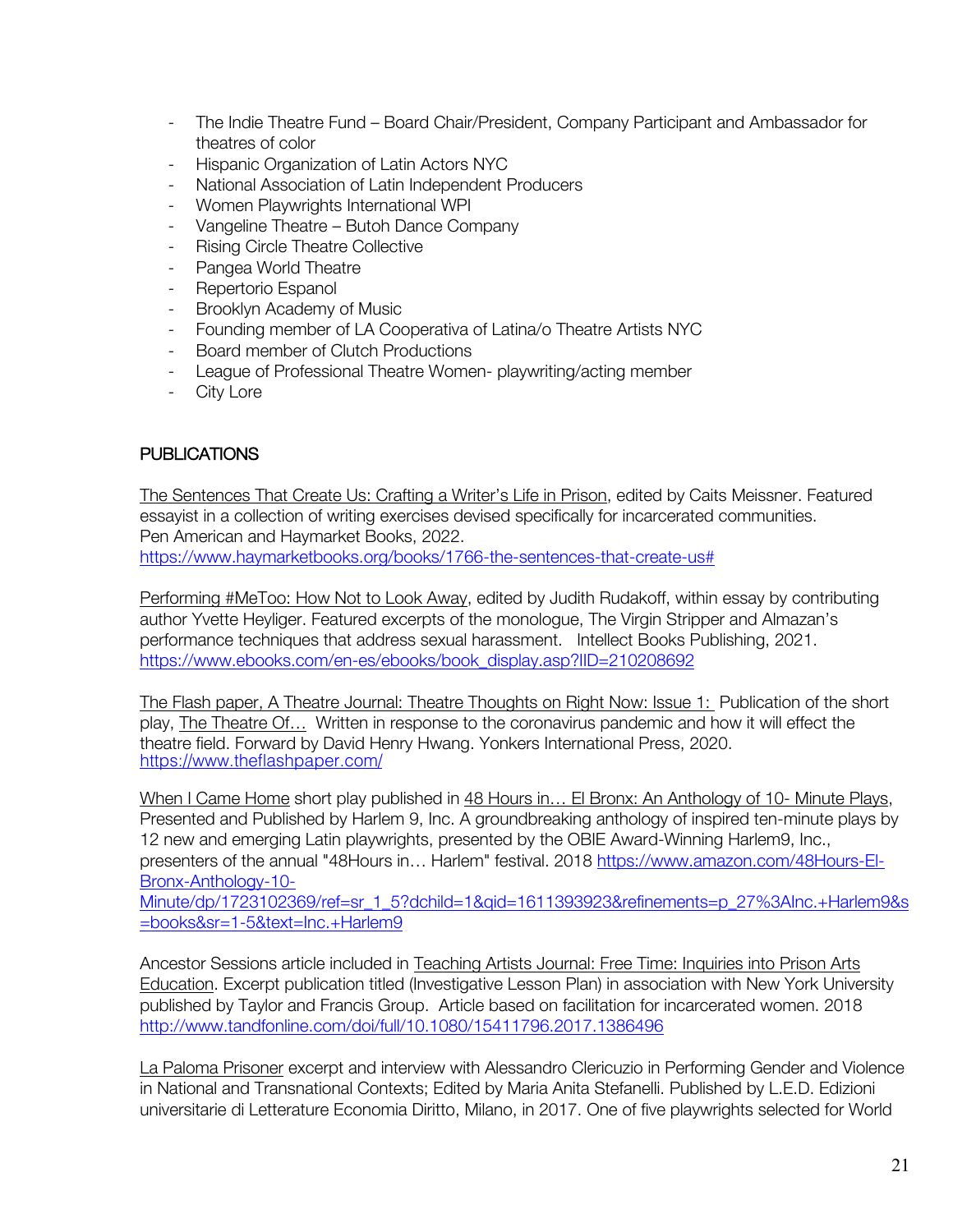Theatre Day: Performing Gender and Violence in Contemporary National and Transnational Contexts Conference in Rome, Italy. http://raquelalmazan.com/interview-w-alessandro-clericuzio-in-rome-italy/ Book link: https://www.lededizioni.com/catalogo.html?/catalogo/795-performing-gender-violence.html

Café (Luisa Character) Monologue selected for "The Best Women's Stage Monologues of 2015" collection published by Smith and Kraus, edited by Lawrence Harbison, 2015 https://raquelalmazan.com/cafe-monologue-published-in-the-best-womens-stage-monologues-2015/

Featured in The Dramatist Magazine on the topic of how Almazan uses food as a cultural Ritual in philosophy and play building. July/August Issue 2014 http://raquelalmazan.com/dramatistmagazine-interview/

# **INTERVIEWS**

Featured, "20 Theatre Figures on How to Revolutionize their World" The New York Times, 2020. https://www.nytimes.com/2020/09/11/theater/how-to-revolutionize-theater.html

The New York Times, featured: The Human's Review: Surviving in a New World and New Medium by Jesse Green, 2020.

https://www.nytimes.com/2020/09/22/theater/the-humans-review-olney.html

#PENTen interview with Raquel Almazan about how the interdisciplinary artist-activist believes identity interacts with creative processes and products. Raquel also shares feminist book recommendations. 2020 https://pen.org/pen-ten-interview-with-raquel-almazan/

3Views on Theatre: Bret Adams Grant Recipient Interview: Featuring excerpts and the process of developing La Paloma Prisoner, 2020. https://3viewstheater.com/raquel-almazan

Life Jacket Theatre Interview: embracing radical inclusivity, telling urgent undertold stories, and rethinking the future of theatre, 2020. https://lifejacket.medium.com/meet-teaching-artist-raquel-almazanffda6f6f8011

PEN America's Works of Justice interview, artist Raquel Almazan discusses her play "La Paloma Prisoner," her experience writing about incarcerated women of color, and the intersection of literature, free expression, and the fight for justice. 2019 https://pen.org/works-of-justice-raquel-almazan/

The Huffington Post article: Raquel Almazan On Art, Struggle and Transformative Action. A series of interviews *with extraordinary people who are working in partnership with or using their skills and training as artists and humanists to improve their communities and advance our understanding of the human condition. 2017* http://www.huffingtonpost.com/entry/59486a15e4b04d8767077b29

Contributor to the May/June 2017 Dramatists Magazine, for it's issue on Retreats and Residencies, featuring the process of La Paloma Prisoner. https://raquelalmazan.com/dramatist-magazineresidencies-and-retreats/

Interview with David Davila of Crazy Town blog: An Artist's Asylum – Career overview and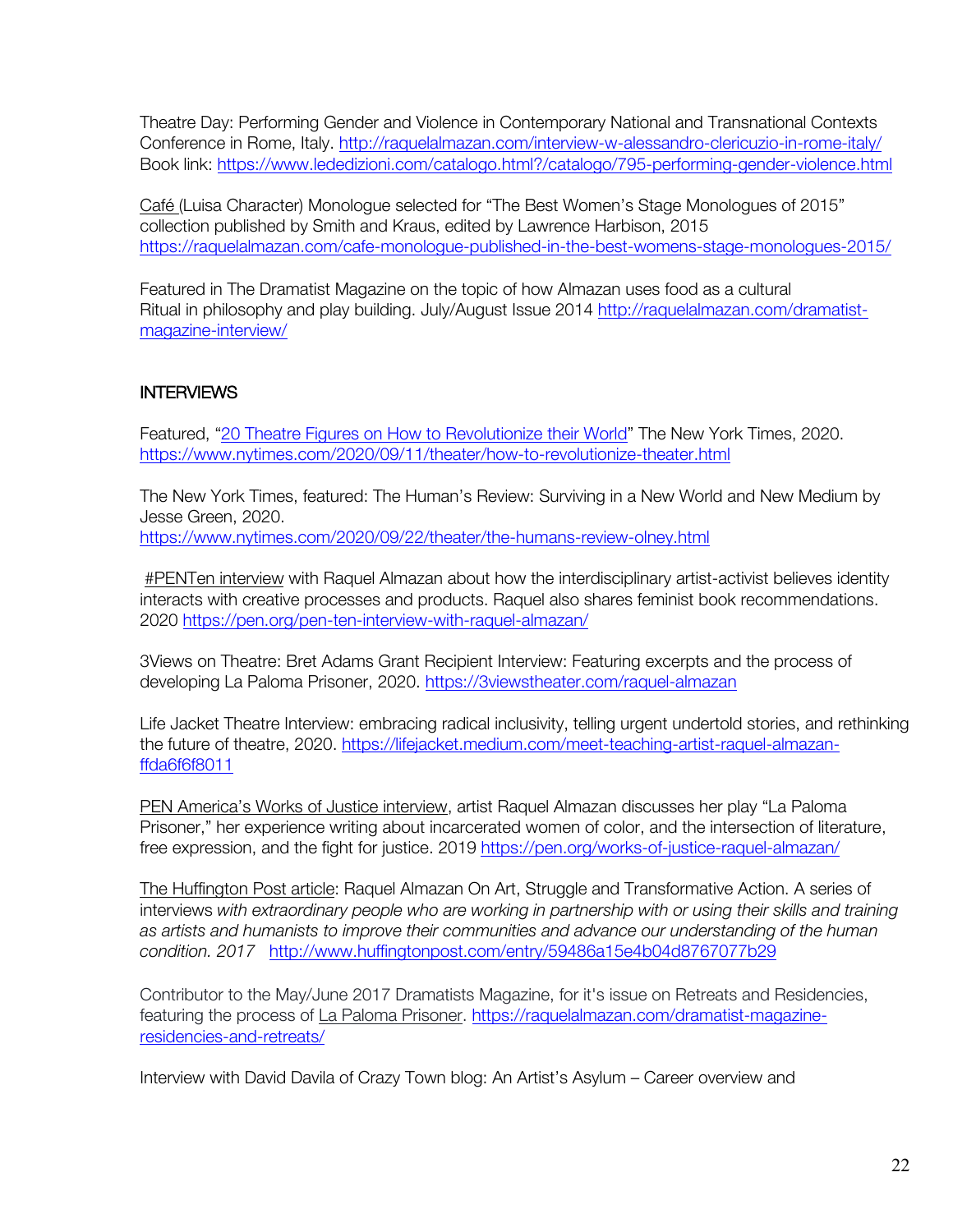The making of Porning the Planet solo show. https://raquelalmazan.com/bohemian-dreams-p-theplanet-raquel-almazan/

Backstage Magazine "NY Students Look to Future Stage"- interview on teaching performance and playwriting for Broadway bound students in New York City public schools, with Fidelity Investments Future Stage Program. Available upon request

# **ESSAYS**

Call and Response: Wole Soyinka's Death and The King's Horseman Columbia University

Aspects of African Theatre: Ritual, Oral History, Mask and Dance University of Florida

# FACILITATION/ INSTRUCTION

*Augsburg University- The Playwrights Center -* Adjunct Professor of Playwriting 2022, spring semester. The writer develops a technique that is individual, yet grounded in fundamental dramatic writing skills. Writers will write weekly scenes and journal entries and be guided through exercises to develop facility with storytelling, plotting, stage action, dialogue, and thematic unity. Select plays by contemporary playwrights of color are read as inspiration and as a catalyst for their work. The class will analyze these plays to identify a variety of skills, themes, and concepts within four categories: Language as Identity, Intersection of Arts and Activism: The Playwright as Activist, Form, and Aesthetics, and Gender Narratives. The heart of this course is about providing a collaborative space where the writer is liberated to find, explore, and expand their theatrical voice to create a series of short works or a full-length play.

*Marymount Manhattan College* – MMC Adjunct Professor, Division of Fine and Performing Arts. Professor of Intermediate Playwriting (full academic year). Playwrights develop the facility with storytelling, plotting, stage action, dialogue, and thematic unity to complete full length plays. Students express an understanding and appreciation of the creative process with regards to writing plays and theatrical collaboration. – present position

Professor of Script Analysis MMC (one semester) intensive analysis of theatrical structure of scripts primarily from the viewpoint of the actor, director, and designer. Develop the student's ability to synthesize the intellectual and intuitive work required to create a theatrical experience from a written text amplifying the Black, Indigenous, People of Color, Women LGBTQIA+, Neuro-diverse and Differently Abled People and communities.

Latinx Performance Across the Americas MMC (one semester): creator of a new course that studies the spectrum of Latinx performance through plays and other performance pieces both in the US and Latin America that spans the pre-colonial to the present. Plays and performances are analyzed and discussed as a means of expanding student knowledge and understanding of the complexity of Latinx identity, social movements and performance.

*Columbia University's High School International Theatre Collaboration Summer Program*. Six consecutive years: Teaching Assistant to Dyana Kimball in training for devised works in writing, performance and direction Lead Butoh dance physical techniques to internationally selected high school participants. Facilitator to writing students through a workshop forum, where they mounted short plays within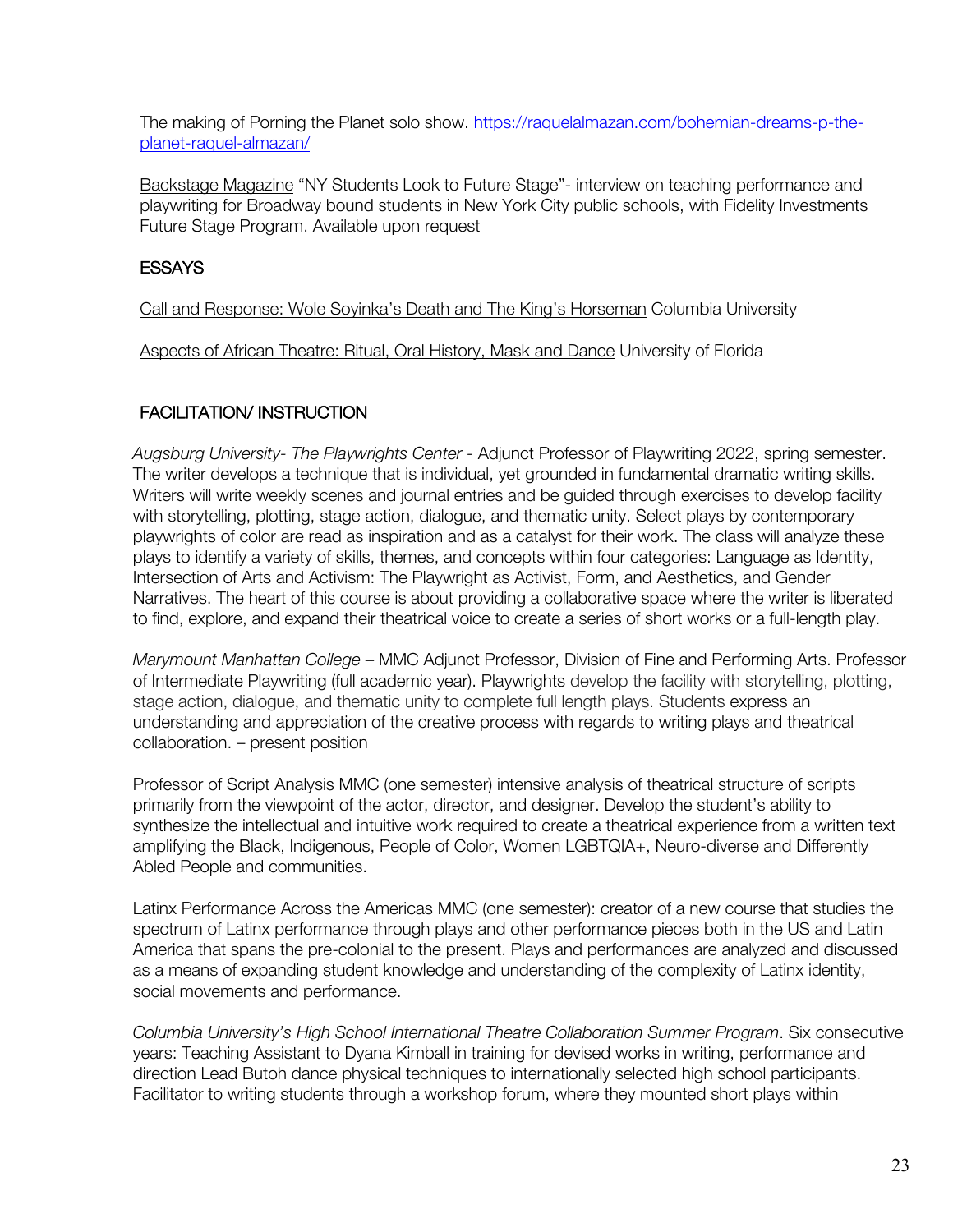collaboration, culminating in two public performances. Co- directed several short plays, providing feedback and guidance in works in progress showings to collaboration groups. NYC

*Harvard University-* LEAD (Latina Empowerment and Leadership) Conference. Guest Lecturer-Conducted a workshop to undergraduate students. Creating Your Own Myth: Workshop explores the power of creating a personal myth and dismantle limiting stereotypes. Drawing from theater techniques, with a de-colonial perspective. Co facilitated with Ana Candida Carneiro of Babel Theater Project.

*New York University* – Guest Lecturer - undergraduate level facilitation in the Education Department for the course American Dilemmas: Race, Inequality and the Unfulfilled Promise of the Public Education. Workshop and lecture on power structure within sectors of social inequality. Devised theatrical narratives in transformation of oppression and dialogue towards creative solutions.

*Carnegie Mellon University, School of Drama* - Guest Lecturer - graduate level facilitation to Mei Ann Teo's students in the John Wells Directing program addressing interdisciplinary theatre techniques.

*Suny Purchase College* – Guest Lecturer - undergraduate level master class facilitation on Theatre of the Oppressed forum theatre techniques including the role of the Joker during a residency process.

*The New School* – Guest Lecturer for Caits Meissner's course on community arts based programming. Provided feedback and guidance on works in progress to undergraduate student's projects. Guest Lecturer for Liza Jessie Peterson, Intro to playwriting, provided feedback on synopsis beginnings of new plays for undergraduate students.

*Amherst College* – Guest Lecturer in the courses facilitated by Ana Ana Candida Carneiro, Writing for Performance and Feminist Discourse. Students examine and exchange with Almazan's solo multi-media piece, Porning the Planet: The De-sensitization of a Nation, it's use of feminist theory, performance and writing techniques.

*Pace University B.F.A. Theatre Program-* Guest Lecturer – lead students in physical performance training within the Suzuki and Butoh Dance technique.

*New World School of the Arts/University of Florida* – Guest Lecturer to undergraduate and high school students in development of one person shows: developing themes, structure and intentionality.

*Bridgewater State University* – Guest Lecturer - undergraduate level facilitation. Lecture performance of excerpts from Almazan's Latin is America Play Cycle- CAFÉ, La Paloma Prisoner and La Negra at Bridgewater State University addressing the topics of race, gender, sexuality, globalization and indigenous rights. Facilitated workshops with Latin American studies and theatre students on creating work from personal and political narratives, including social inequality. Funded by Diversity Grant with the Latin American & Caribbean studies, Women's and Gender Study, Theatre and Social Justice Departments.

*Union College* – Almazan performs excerpts of Latin is America – a lecture performance from her Latin is America play cycle. Lecture and Q & A on the overview of her theatre career and it's relationship to Latinx activism*.*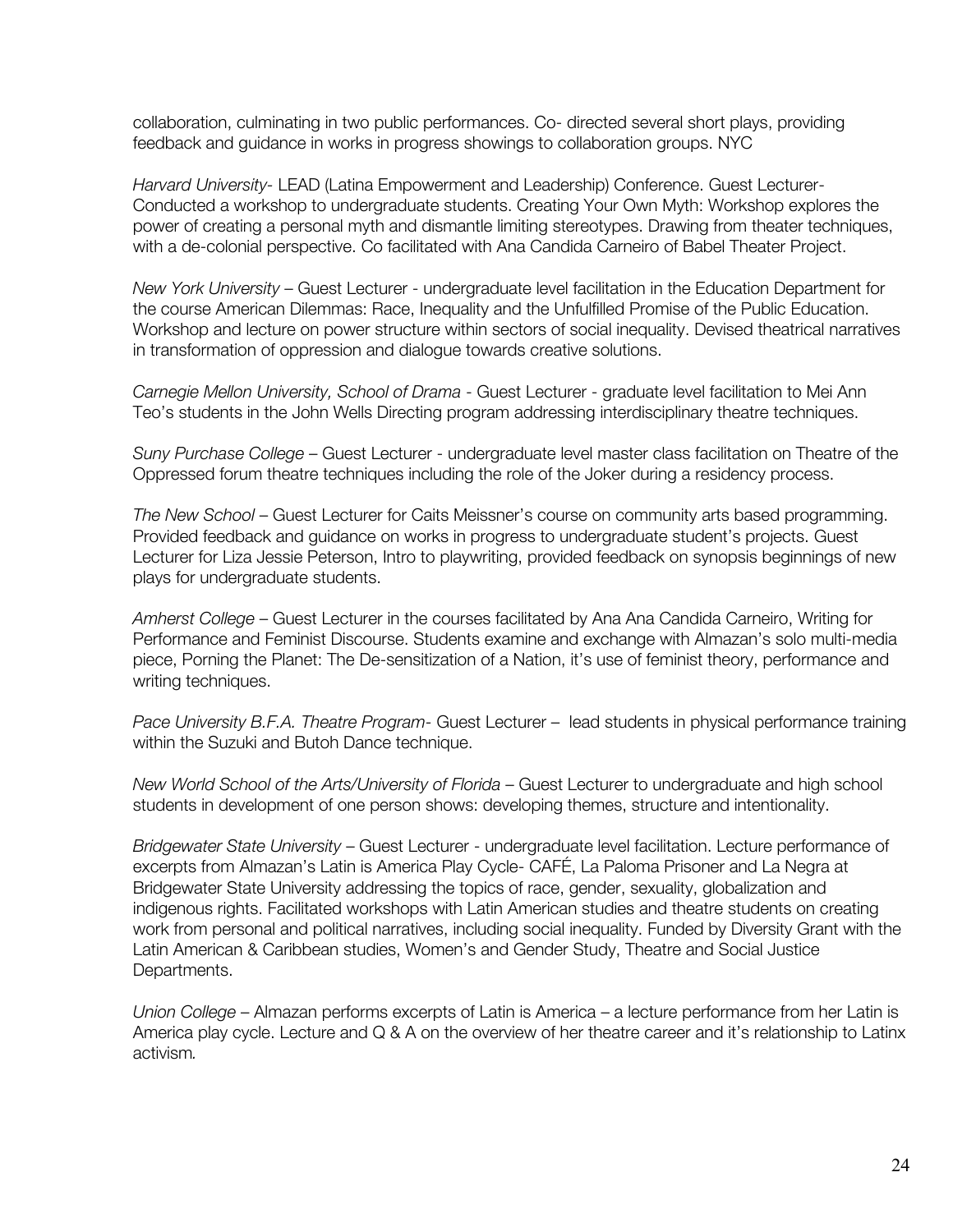*BMCC* - Almazan performs excerpts from CAFE and LA NEGRA, part of her "Latin is America" play cycle, followed by a Q & A with the students: Borough of Manhattan Community College for Women's History Month.

*Hostos Community College-* Guest Lecturer - undergraduate level facilitation. Master class introduction to playwriting. Conducted playwriting techniques where students wrote monologues that expanded into scenes and introduced elements of playwriting.

*Brooklyn Academy of Music (BAM)* - BAM Education connects learning with creativity, engaging imagination by encouraging self-expression through in- and after-school programs for students and teachers; school-break workshops; and offerings for audiences of all ages. Facilitation for several preshow theatre and pre-screening workshops at BAM, including social justice themed documentaries. Group collaboration on creating original pedagogy for workshops. http://www.bam.org/education

*Manhattan Theatre Club* – Lead and Guest artist for playwriting facilitation and performance in plays written by NYC Public School Students, final performance of selected plays at City Stage off Broadway. Co- facilitation for writing/performance workshops of plays written by male students at Rikers Island Prison and Horizons Juvenile Detention Center. Co facilitated parent/child workshop for MTC's The Columnist and The Assembled Parties, guest performer for Saint Joan workshop. www.mtc-nyc.org

Rising Circle Theatre Collective- *INKtank Playwrights 12 week Lab Co-Facilitator.* Four consecutive years: providing feedback, guidance towards re-writes and staged readings to four playwrights of color in New York City.

*City Lore* – Founder of pilot youth program. Director or Urban Explorers afterschool program. The participants learn how to conduct original research using the tools and strategies of ethnography: observation, interviews, documentation, and interpretation through audio, video, and still photography. As well as other visual art tools, writing, group performance, music and dance. They will work both collectively and individually to document and present the cultural practices of their own communities and/or other community groups and sites through multi-media digital storytelling. Almazan produced several original short documentaries in collaboration with youth, including award winning films commissioned by The Smithsonian Museum. http://citylore.org/education/urban-explorers/

*Epic Theatre* – mission is to create bold work with and for diverse communities that promotes vital discourse and social change. *Guest playwriting instructor*- devised original exercises based on Joseph Campbell's – The Hero's Journey, leading students into original character, dialogue and scene development. Also worked with a Bronx high school student body that spoke diverse languages and aided them in writing immigrant journey stories. As well as serving as a guest actor for final readings of political issue plays by Harlem youth.

*Repertorio Espanol*- has committed its resources to making theatre accessible and part of the classroom experience with the aim of instilling cultural pride, promoting self-awareness, and divulging the riches of Spanish-language theatre. Guided students in writing original plays addressing the administration, immigration and gender violence, culture, loss and racism, directed final performance at Repertorio Theatre. Directed Romeo and Juliet scenes at Mathers HS. Instructed play adaptations of classic Spanish literature - short stories and social justice superhero scenes to Spanish speaking HS students. http://repertorio.nyc/#/education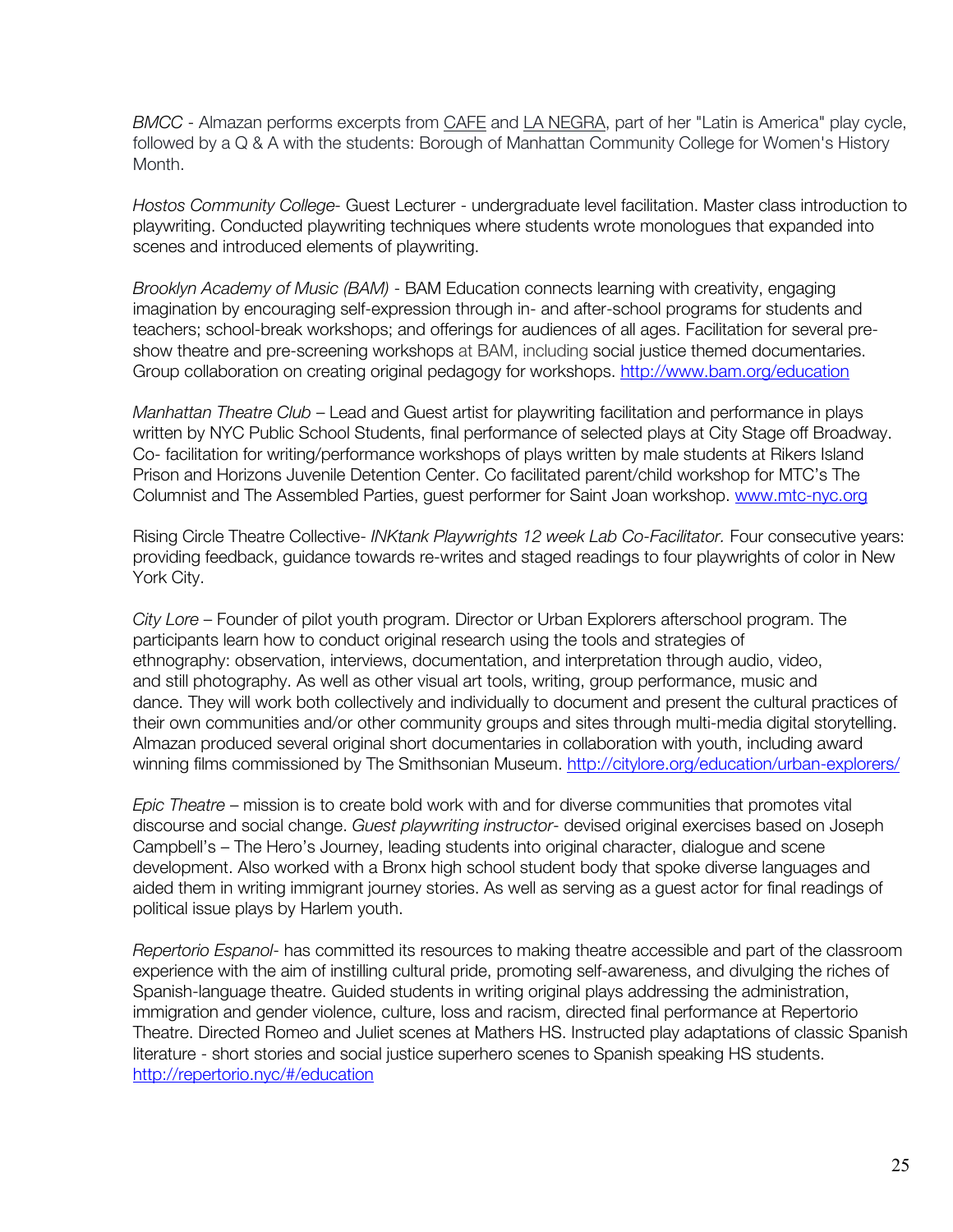*Dream Yard-* programs develop artistic voice, nurture young peoples' desire to make change and cultivate the skills necessary to reach positive goals. We believe that young people in the Bronx need a continuous set of supports to help them towards positive outcomes as they navigate their educational pathway, youth develop the necessary tools to become creative and engaged citizens, life-long learners and the leaders and innovators of the 21st century. Instructor for social justice theater and poetry residencies for HS and elementary students. http://www.dreamyard.com/

*Girls Write Now* – Salon Series: Defiant Dialogue. Almazan lead an online writing master class on shaping dialogue through a series of prompts. A. Speaking truth to power. B. Defending your adversary. C. Listening in the Struggle. Included a Q & A on Almazan's journey as a female playwright. www.girlswritenow.org

*Ping Chong and Company*- Facilitator for devised, documentary theatre based residency process. Secret Histories is an in-school arts education program that helps young people develop confident, connectedness, and empathy as they use their unique voices and perspectives to explore issues of culture, identity, and belonging. Through this process, students build skills as writers, public speakers, and theatrical performers as they see their ideas culminate in a performance. Facilitated residencies with elementary school students, youth in detention center and public school educators.

*Life Jacket Theatre* – Queer Detainee Empowerment Project: Our Stories are our Power! A theatre residency where the QDEP community shared struggles and strategies to create a bold future of liberation to empower a new reality. Through text, improvisation, storytelling and movement detainee narratives were explored and celebrated towards a vision for a more equitable world.

*Iati Theatre* - Tracing the Immigrant experience: Devising original narratives and physical tableaus of migration and identity with the PTA – mothers of Sunset Park elementary school. NYC

*Art + Action Intensive*: Addressing Mass Incarceration through the Arts with Gibney Dance. Co-facilitated workshop. take participants through the process of a month-long pilot residency, Living Story Lab, that was facilitated with incarcerated young people at Rikers Correctional. The pedagogy and structure of that pilot program was developed in response to the needs of the youth, using their cultural rituals as an entry point, in order to create new ways of offering sacred space in challenging environments. We explored narrative - storytelling within a multidisciplinary process, using visual art, theatre of the oppressed power dynamics, writing, drumming and dance. The program arch used a core praxis of Life-mapping - Past, Present and Future - as a tool for reflection, envisioning and choice-making for the future of each participant while building community.

*Harvard Dance Center.* Co-facilitated with Ana Candida Carneiro, an exploration of intersecting Butoh dance and writing, and addresses themes of transcultural dialogue. This workshops creates the relationship of an ensemble to respond with movement and sound, and expands that collaboration as a springboard for solo text or group theatrical text, based on Butoh Dance techniques and provides a holistic relationship with the body, leading to breaking down boundaries in the theatrical space. It interweaves writing prompts, moments of movement and exchange sequences. Developing the writing materials that emerged into concrete dramaturgical proposals. Utilizing the imagination of a map on the floor and the metaphors of travel and migration, we will create a synergy where the participants will interact in a non-traditional way to create the unexpected.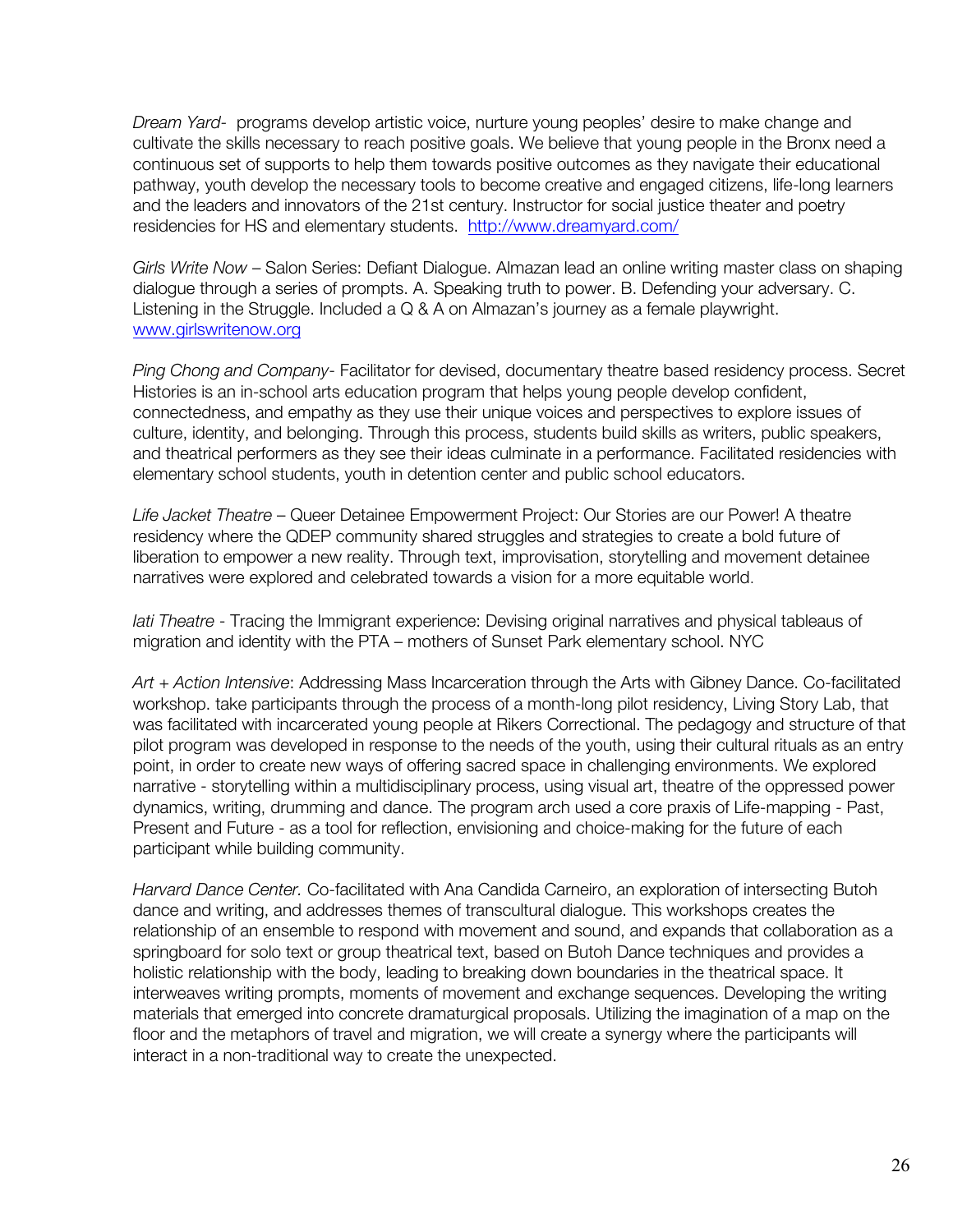Facilitator for *Theatre of the Oppressed New York City*, forum theatre troupe residency at The Aids Center of Queens County with immigrant participants, four years. Additional troupes also include Atlas, DIY, Sunset Park, Red Hook Community Justice Center and Crossroads Detention Center. Presentations include Legislative Theatre at Queens Museum with ACQC troupe. Master class on Legislative Theatre co-facilitated with Katy Rubin for the Theatre of the Oppressed NYC 3rd annual Legislative Theatre Festival, The New School. Intensive intro workshop with Gibnery Dance, The Queens Community House, National Immigrant Integration Conference, Washington DC Community, The Wexner Foundation, Manhattan Bridges High School and The Cooperative Development Program in Sunset Park with Latina leaders. Facilitator for an intensive workshop with Safe Horizon's human trafficking survivors leadership group, culminating in an original forum play that the group will perform at advocacy events. Facilitator for the Racial Equity in the Arts Innovation Lab, training 60 New York City arts and cultural organizations to deepen their racial equity work for the organization Race Forward in forum theatre techniques.

*People's Theatre Project*- People's Theatre Project, a nonprofit arts and social justice organization, unites members of under-represented communities to raise awareness of their shared struggles through the personally and socially transformative process of collaborative theatre making. In both community and school-based settings, all People's Theatre Project programs for children and youth follow the organization's unique curriculum that engages the actors in a variety of theatre making projects inspired by social themes and culminates in a theatrical collage performed for the community. Concentration on racial injustice through the restorative justice approach of facilitating. High school and middle school students. NYC

*Urban Art Beat* – Co- Program content creator and Facilitator for Living Story Lab pilot program, art sessions on Rikers Island Correctional Facility offered to male youth. Narrative - storytelling is explored and expressed within a multidisciplinary process, using music, visual art, theatre, lyric writing, drumming and dance. Arch of the program used Past, Present and Future - as a tool for reflection and steps for a vision for the future for each participant; to create lasting, organic experiences in the space with youth.

Facilitation for performance workshop on generating original material on the topic of immigration and it's current politics. Ritual Theatre and Butoh Dance facilitator for *Pangea World Theatre Ensemble* and community participants. National Performance Network contract residency. Minneapolis. http://www.pangeaworldtheater.org/

Teaching Artist and coordinator for *Language in Play* Program, directed by Tony Plana. Five month residency at MS 442 Middle School, Brooklyn. Students learn a variety of theatre techniques, including Boal and Spolin exercises to perform/ write original work to culminate in a final presentation. NYC

*Aquinas Catholic School* and Convent, Bronx, NYC. Directed the full production of Sister Act: The Musical and Dream Girls: The Musical with an all female high school cast of Dominican, African American and Caribbean descent student body.

Co- Creator with Mei Ann Teo of *First Do No Harm,* partnered with H.E.A.L.T.H. for youths organization and Whole Foods NYC.

FIRST DO NO HARM is a free workshop for under-served youth that employs a communal theatre practice towards a holistic fusion of mental, physical and spiritual awareness. We begin by forming a daily practice through meditation and yoga and examine how we feed our bodies through nutritional education by visiting community gardens and shared daily lunches made together. From this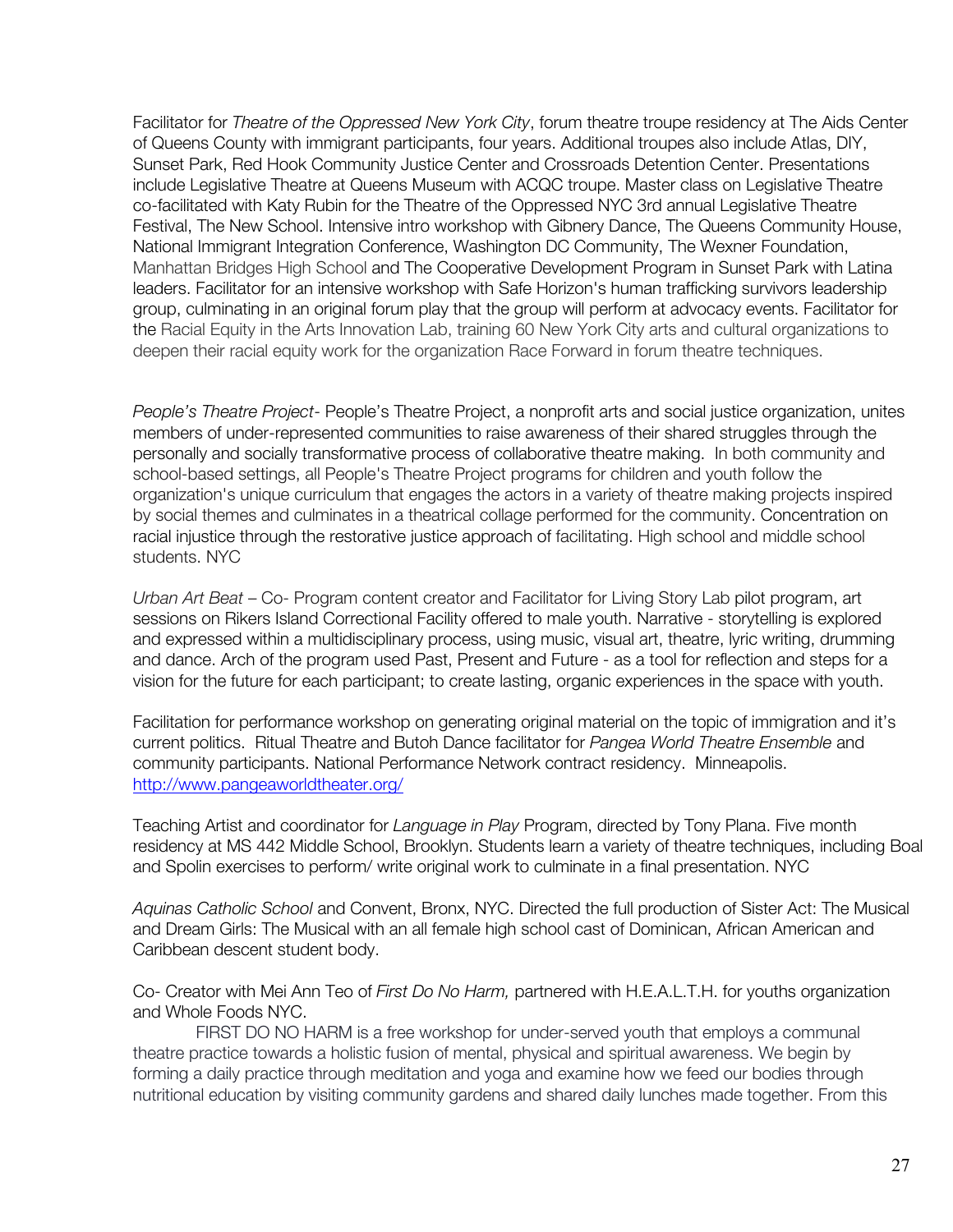place of physical and mental clarity, we explore the unlocked potential of our personal and social histories through performance, storytelling and writing. Through creating a piece together that explores the inherited assumptions of how we live, we hope that communally, we can push past limitations and create sustainability in new healthy habits. Culminating performance August 2013 in the site specific Riley-Levin Children's Garden. 2 week workshop NYC.

*John Robert Powers Acting Academy*. Training Director and Instructor. Instructed and managed a staff of teachers in diverse training in Manhattan and the NYC branch of !IPOP! The International Presentation of Performers. Developed hundreds of kids, teens and young adults for the professional acting industry with top NYC / Los Angeles agents, casting directors and managers. Students she has coached have been featured in major motion pictures, Broadway/ off Broadway theatres, and national television programs and commercials. Arranged promotional photo shoots and marketing layouts, printing.

Classes taught include: Film Study, Intro to commercials, scene-study, soap-sitcom, Monologue, Improvisation, Audition Technique, Life skills, The Business of Acting and performing in self-written work.

*Crossing Thresholds Artist Training Retreat*. Lead Butoh Dance sessions. Theater/ Performance/ Creativity Retreat/ Training on Lake Atitlan, Guatemala. Forging ancient ritual to the forefront of modern theatre – A theatrical retreat for artist (presented by Teo Castellanos, Tarell Mc Craney and Raquel Almazan) Participants trained/created, using exercises influenced by Zen, Michael Chekhov, Butoh, and Viewpoints. Discipline and ritual plays a part in the training and creative process, from stillness of meditation to the chaos of free movement, mythology, archetypes, imagination, and creative expression. The group created a daily practice of yoga, physical dance, writing and original ensemble work. This retreat also included immersion in Guatemalan culture, hike retreats and site specific performances.

Teaching Artist for *Future Stage*, Fidelity Investments Program with *LEAP Learning Through the Expanded Arts Organization* New York City. Four consecutive years. Six month long residency as a Teaching Artist to high school students who learned theatre techniques to perform and write autobiographical work. Students wrote ten minute plays, participated in a detailed rehearsal process that Almazan directed, towards a professional presentation. Selection process to perform Broadway/ off-Broadway and selected plays published through Samuel French. Workshops with celebrity theatre artists, sessions with seasoned dramaturgs, attending Broadway shows and panels with high profile playwrights was also integrated into the process of what students experienced.

\*Originated several exercises and techniques for curriculum programming. \*Program was featured in The New York Times, Back Stage and the New York Post.

*Co- Creator of New Rites Collective Arts Program*. Lead facilitator of the arts program with the Off Broadway Company Theatre East.

The New Rites Collective is a summer residency program whose focus is for at risk youth to gain exposure to visual and performing arts through an innovative blueprint for social and cultural change. The first annual program was held at Innovation Diploma High School in New York City during the summer of 2010 and incorporated writing, visual arts, new media, and performance based workshops along with mentoring, counseling and design/production opportunities. This course provided youth an opportunity to